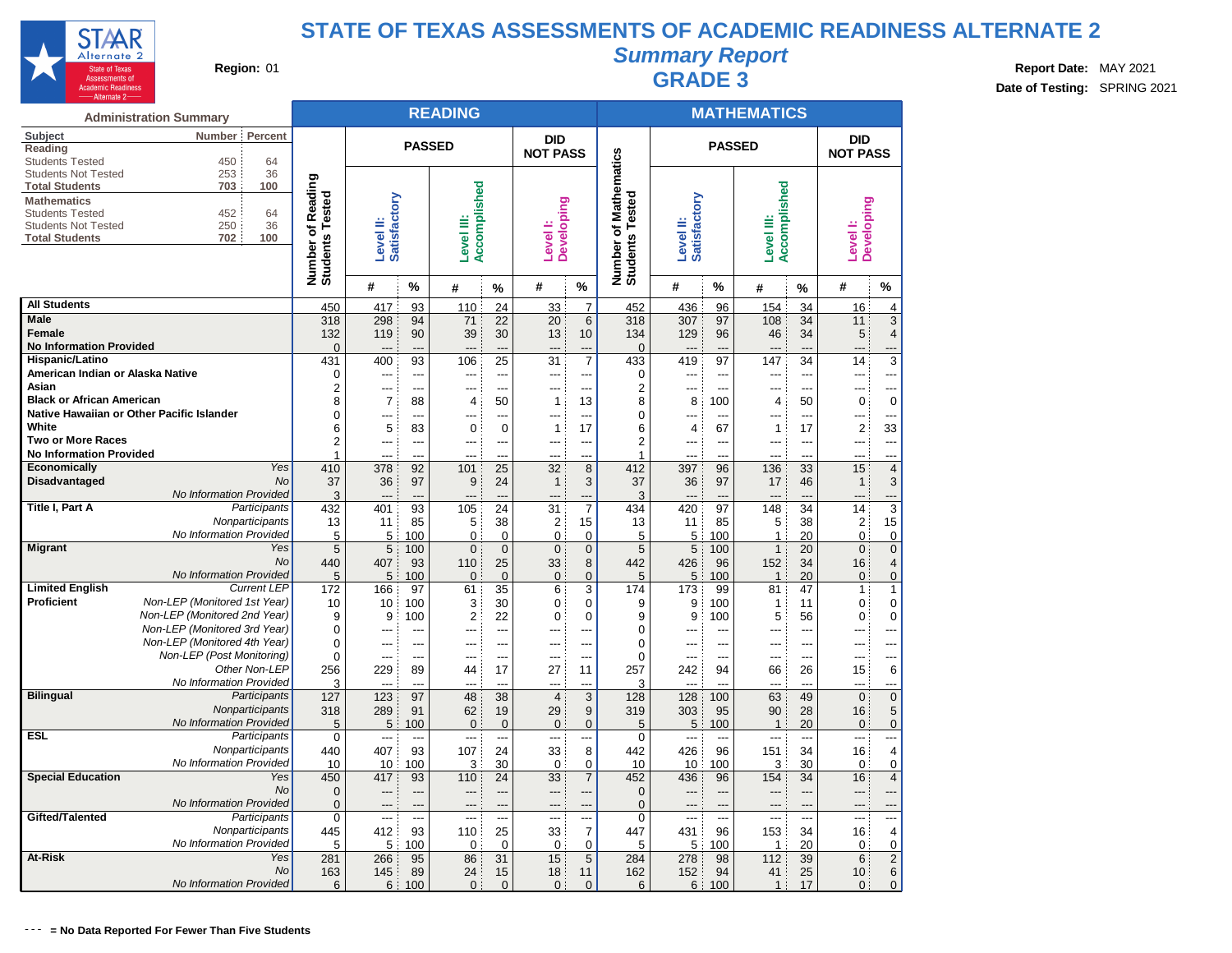

**Summary Report**

**Region:** 01 **Region:** 01 **Region:** 01 **Report Date:** MAY 2021 **Region:** 01 **RADE** 4 **Report Date:** MAY 2021 **Date of Testing:** SPRING 2021

|                                                     | <b>Administration Summary</b>                             |                            |                           |                          | <b>READING</b> |                          |                               |                          |                         |                                 |                                | <b>MATHEMATICS</b>              |                          |                                                 |                                     |                           |                          | <b>WRITING</b>        |                                |                                    |                          |
|-----------------------------------------------------|-----------------------------------------------------------|----------------------------|---------------------------|--------------------------|----------------|--------------------------|-------------------------------|--------------------------|-------------------------|---------------------------------|--------------------------------|---------------------------------|--------------------------|-------------------------------------------------|-------------------------------------|---------------------------|--------------------------|-----------------------|--------------------------------|------------------------------------|--------------------------|
| Subject<br>Reading                                  | Percent<br>Number                                         |                            |                           | <b>PASSED</b>            |                |                          | <b>DID</b><br><b>NOT PASS</b> |                          |                         |                                 | <b>PASSED</b>                  |                                 |                          | <b>DID</b><br><b>NOT PASS</b>                   |                                     |                           | <b>PASSED</b>            |                       |                                | DID<br><b>NOT PASS</b>             |                          |
| <b>Students Tested</b>                              | 58<br>377                                                 |                            |                           |                          |                |                          |                               |                          | athematics              |                                 |                                |                                 |                          |                                                 |                                     |                           |                          |                       |                                |                                    |                          |
| <b>Students Not Tested</b><br><b>Total Students</b> | 42<br>278<br>100<br>655                                   | Reading<br>Tested          |                           |                          |                |                          |                               |                          |                         |                                 |                                |                                 |                          |                                                 |                                     |                           |                          |                       |                                |                                    |                          |
| <b>Mathematics</b>                                  |                                                           |                            |                           |                          | Accomplished   |                          |                               |                          |                         |                                 |                                | Accomplished                    |                          |                                                 | Writing                             |                           |                          | Accomplished          |                                |                                    |                          |
| <b>Students Tested</b>                              | 378<br>58                                                 |                            |                           |                          |                |                          |                               |                          | ested                   |                                 |                                |                                 |                          |                                                 |                                     |                           |                          |                       |                                |                                    |                          |
| <b>Students Not Tested</b>                          | 277<br>42                                                 |                            |                           |                          |                |                          |                               |                          | Σ<br>৳<br>⊢             |                                 |                                | Ë                               |                          |                                                 |                                     |                           |                          |                       |                                |                                    |                          |
| <b>Total Students</b>                               | 100<br>655                                                |                            |                           |                          |                |                          |                               |                          |                         |                                 |                                |                                 |                          |                                                 |                                     |                           |                          |                       |                                |                                    |                          |
| Writing                                             |                                                           | Number of F<br>Students Te | Level II:<br>Satisfactory |                          | Level III:     |                          | Level I:<br>Developing        |                          | Number of<br>Students   | Level II:<br>Satisfactory       |                                | Level                           |                          | <b>Developing</b><br>Level <sub>1</sub>         | Number of Writin<br>Students Tested | Level II:<br>Satisfactory |                          | Level III:            |                                | Developing<br>Level <sup>1</sup> : |                          |
| <b>Students Tested</b>                              | 377<br>58                                                 |                            |                           |                          |                |                          |                               |                          |                         |                                 |                                |                                 |                          |                                                 |                                     |                           |                          |                       |                                |                                    |                          |
| <b>Students Not Tested</b><br><b>Total Students</b> | 278<br>42<br>655<br>100                                   |                            | #                         | %                        | #              | $\%$                     | #                             | $\%$                     |                         | #                               | %                              | #                               | %                        | %<br>#                                          |                                     | #                         | %                        | #                     | %                              | #                                  | $\%$                     |
|                                                     |                                                           |                            |                           |                          |                |                          |                               |                          |                         |                                 |                                |                                 |                          |                                                 |                                     |                           |                          |                       |                                |                                    |                          |
| <b>All Students</b>                                 |                                                           | 377                        | 356                       | 94                       | 81             | 21                       | 21                            | 6                        | 378                     | 369                             | 98                             | 118                             | 31                       | $\overline{2}$<br>9                             | 377                                 | 347                       | 92                       | 125                   | 33                             | 30                                 | 8                        |
| Male                                                |                                                           | 275                        | 263                       | 96                       | 62             | 23                       | 12                            | $\overline{4}$           | 275                     | 269                             | 98                             | 86                              | 31                       | 2<br>6:                                         | 275                                 | 259                       | 94                       | 88                    | 32                             | 16                                 | 6                        |
| Female<br><b>No Information Provided</b>            |                                                           | 102<br>$\Omega$            | 93                        | 91                       | 19             | 19                       | 9                             | 9                        | 103<br>$\Omega$         | 100                             | 97                             | 32                              | 31                       | 3:<br>3                                         | 102                                 | 88                        | 86                       | 37                    | 36                             | 14                                 | 14                       |
| Hispanic/Latino                                     |                                                           | 368                        | $\overline{a}$<br>347     | $\overline{a}$<br>94     | ---<br>78      | ---<br>21                | ---<br>21                     | 6                        | 369                     | $\overline{\phantom{a}}$<br>360 | ---<br>98                      | $\overline{\phantom{a}}$<br>113 | $\overline{a}$<br>31     | $\overline{\phantom{a}}$<br>$\overline{2}$<br>9 | $\mathbf{0}$<br>368                 | $\overline{a}$<br>338     | ---<br>92                | $\overline{a}$<br>122 | $\overline{\phantom{a}}$<br>33 | ---<br>30                          | ---<br>8                 |
| American Indian or Alaska Native                    |                                                           | $\Omega$                   | ---                       | ---                      | ---            | ---                      | $\overline{a}$                |                          | $\overline{0}$          | $\overline{a}$                  | $\overline{\phantom{a}}$       | ---                             | ---                      | ---<br>---                                      | $\mathbf 0$                         | ---                       | ---                      | $\overline{a}$        | $\overline{a}$                 | ---                                | ---                      |
| Asian                                               |                                                           |                            |                           |                          |                | $\overline{a}$           | ---                           |                          | $\overline{\mathbf{1}}$ |                                 | $\overline{\phantom{a}}$       |                                 | ---                      | $\overline{\phantom{a}}$                        | -1                                  | ---                       | ---                      |                       |                                | ---                                | ---                      |
| <b>Black or African American</b>                    |                                                           |                            |                           |                          | ---            | ---                      | ---                           |                          | $\overline{2}$          |                                 | $\overline{\phantom{a}}$       | ---                             | ---                      | ---<br>$\overline{\phantom{a}}$                 | $\overline{2}$                      | ---                       | ---                      |                       |                                | ---                                | ---                      |
| Native Hawaiian or Other Pacific Islander           |                                                           |                            |                           |                          |                | ---                      |                               |                          | $\Omega$                |                                 |                                |                                 | ---                      | $\overline{\phantom{a}}$                        | $\Omega$                            | ---                       | --                       |                       |                                |                                    | ---                      |
| White                                               |                                                           |                            | ---                       |                          |                | $\overline{a}$           | ---                           | $\overline{\phantom{a}}$ | 4                       |                                 | $\overline{\phantom{a}}$       | $---$                           | $\overline{a}$           | ---<br>---                                      | $\overline{4}$                      | $---$                     | ---                      |                       | $\overline{a}$                 | ---                                | ---                      |
| <b>Two or More Races</b>                            |                                                           |                            | ---                       |                          | ---            | ---                      | ---                           |                          | -1                      | ---                             | $\overline{\phantom{a}}$       | $---$                           | $\overline{\phantom{a}}$ | $---$<br>---                                    | -1                                  | $---$                     | ---                      | ---                   | ---                            | ---                                | ---                      |
| <b>No Information Provided</b>                      |                                                           |                            | $---$                     | ---                      | ---            | $\overline{a}$           | ---                           | $---$                    |                         | $---$                           | ---                            | ---                             | $\overline{a}$           | $\overline{a}$<br>$---$                         |                                     | $---$                     | ---                      | ---                   | ---                            | ---                                | ---                      |
| <b>Economically</b>                                 | Yes                                                       | 340                        | 323                       | 95                       | 73             | 21                       | 17                            | 5                        | 341                     | 334                             | 98                             | 110                             | 32                       | $\overline{2}$<br>7:                            | 340                                 | 318                       | 94                       | 116                   | 34                             | 22                                 | 6                        |
| <b>Disadvantaged</b>                                | <b>No</b>                                                 | 36                         | 32                        | 89                       | $\overline{7}$ | 19                       | 4                             | 11                       | 36                      | 34                              | 94                             | 7                               | 19                       | 2:<br>6                                         | 36                                  | 28                        | 78                       | 8                     | 22                             | 8                                  | 22                       |
|                                                     | No Information Provided                                   | $\overline{1}$             | ---                       | $\overline{\phantom{a}}$ | $\overline{a}$ | $\overline{a}$           | $---$                         | --                       | $\overline{1}$          | $---$                           | $\overline{\phantom{a}}$       | $\overline{\phantom{a}}$        | $\overline{\phantom{a}}$ | ---                                             | $\overline{1}$                      | $---$                     | ---                      | $---$                 | $\overline{a}$                 | ---                                | $\overline{\phantom{a}}$ |
| Title I, Part A                                     | Participants                                              | 370                        | 349                       | 94                       | 79             | 21                       | 21                            | 6                        | 371                     | 362                             | 98                             | 115                             | 31                       | $\overline{2}$<br>9                             | 370                                 | 341                       | 92                       | 122                   | 33                             | 29                                 | 8                        |
|                                                     | Nonparticipants                                           | 6                          | 6                         | 100                      | $\overline{1}$ | 17                       | 0                             | 0                        | 6                       | 6                               | 100                            | $\overline{2}$                  | 33                       | 0:<br>$\Omega$                                  | 6                                   | 5                         | 83                       | 2                     | 33                             | $\overline{\mathbf{1}}$            | 17                       |
|                                                     | No Information Provided                                   | $\mathbf{1}$               | $---$                     | $\overline{a}$           | ---            | $\overline{a}$           | $---$                         | $---$                    | $\overline{\mathbf{1}}$ | $---$                           | $\overline{a}$                 | $\overline{a}$                  | $\overline{\phantom{a}}$ | ---<br>$\overline{a}$                           | $\mathbf{1}$                        | $---$                     | ---                      | $---$                 | $\overline{a}$                 | ---                                | ---                      |
| <b>Migrant</b>                                      | Yes                                                       | $\overline{7}$             | $\overline{7}$            | 100                      | $\mathbf{1}$   | 14                       | $\mathbf{0}$                  | $\mathbf{0}$             | $\overline{7}$          | $\overline{7}$                  | 100                            | 6                               | 86                       | $\mathbf{0}$<br>$\Omega$                        | $\overline{7}$                      | $\overline{7}$            | 100                      | $\overline{4}$        | 57                             | $\mathbf 0$                        | $\overline{0}$           |
|                                                     | <b>No</b>                                                 | 368                        | 348                       | 95                       | 79             | 21                       | 20                            | 5                        | 369                     | 360                             | 98                             | 111                             | 30                       | 9<br>2                                          | 368                                 | 338                       | 92                       | 120                   | 33                             | 30                                 | 8                        |
|                                                     | No Information Provided                                   | $\mathcal{P}$              |                           |                          |                |                          | ---                           |                          | $\overline{2}$          |                                 |                                |                                 | ---                      | ---                                             | $\overline{2}$                      |                           | ---                      | $\overline{a}$        |                                | ---                                | ---                      |
| <b>Limited English</b>                              | <b>Current LEP</b>                                        | 143                        | 136                       | 95                       | 32             | 22                       | 7 <sup>1</sup>                | 5                        | 143                     | 140                             | 98                             | 52                              | 36                       | 2<br>3                                          | 143                                 | 136                       | 95                       | 54                    | 38                             | $\overline{7}$                     | 5                        |
| Proficient                                          | Non-LEP (Monitored 1st Year)                              | 12                         | 12                        | 100                      | 4              | 33                       | $\mathbf 0$                   | 0                        | 12                      | 12                              | 100                            | 3                               | 25                       | $\mathbf 0$<br>$\Omega$                         | 12                                  | 11                        | 92                       | 6                     | 50                             | $\mathbf{1}$                       | 8                        |
|                                                     | Non-LEP (Monitored 2nd Year)                              | 21                         | 21                        | 100                      | 6              | 29                       | 0                             | $\Omega$                 | 21                      | 21                              | 100                            | 8                               | 38                       | 0:<br>$\Omega$                                  | 21                                  | 21                        | 100                      | 9                     | 43                             | 0                                  | $\Omega$                 |
|                                                     | Non-LEP (Monitored 3rd Year)                              | $\overline{2}$             | ---                       | ---                      | ---            | $\overline{a}$           | $---$                         | $---$                    | $\overline{2}$          | $---$                           | ---                            | $---$                           | $\overline{\phantom{a}}$ | $---$<br>---                                    | $\overline{2}$                      | $---$                     | ---                      | $---$                 | $---$                          | ---                                | $\overline{\phantom{a}}$ |
|                                                     | Non-LEP (Monitored 4th Year)<br>Non-LEP (Post Monitoring) | $\Omega$                   | ---                       | ---                      | ---            | $\overline{a}$           | $---$                         | $\overline{a}$           | $\mathbf 0$             | ---                             | ---                            | $---$                           | $\overline{a}$           | ---<br>---                                      | $\mathbf 0$                         | $---$                     | ---                      | $---$                 | $---$                          | ---                                | $\overline{\phantom{a}}$ |
|                                                     | Other Non-LEP                                             | $\Omega$<br>197            | $\overline{a}$            | $\overline{a}$<br>94     | ---            | $\overline{a}$<br>19     | $---$<br>12                   | --                       | $\Omega$<br>198         | $---$                           | $\overline{\phantom{a}}$<br>97 | ---<br>54                       | $\overline{a}$<br>27     | $---$<br>$\overline{a}$<br>3                    | 0<br>197                            | $---$<br>176              | $\overline{a}$<br>89     | $\overline{a}$        | $\overline{a}$<br>28           | ---                                | $\overline{a}$<br>11     |
|                                                     | No Information Provided                                   | $\mathcal{P}$              | 185<br>$---$              | $\overline{a}$           | 38<br>---      | $\overline{a}$           | $---$                         | 6<br>$\overline{a}$      | 2                       | 192<br>$---$                    | $\overline{\phantom{a}}$       | ---                             | $\overline{a}$           | 6<br>$\overline{a}$<br>$\overline{a}$           | $\overline{2}$                      | $---$                     | $-$                      | 55<br>$---$           | $\overline{a}$                 | 21<br>$\overline{a}$               | ---                      |
| <b>Bilingual</b>                                    | Participants                                              | 101                        | 94                        | 93                       | 25             | 25                       | $\overline{7}$                | $\overline{7}$           | 101                     | 98                              | 97                             | 35                              | 35                       | 3<br>3                                          | 101                                 | 95                        | 94                       | 43                    | 43                             | 6                                  | 6                        |
|                                                     | Nonparticipants                                           | 275                        | 261                       | 95                       | 55             | 20                       | 14                            | 5                        | 276                     | 270                             | 98                             | 82                              | 30                       | 6<br>2                                          | 275                                 | 251                       | 91                       | 81                    | 29                             | 24                                 | 9                        |
|                                                     | No Information Provided                                   | $\mathbf{1}$               |                           |                          | ---            |                          |                               |                          |                         |                                 |                                |                                 | ---                      | --                                              | $\overline{\phantom{a}}$            |                           |                          |                       |                                | ---                                | ---                      |
| <b>ESL</b>                                          | Participants                                              | $\overline{7}$             | $\overline{7}$            | 100                      | $\mathbf{1}$   | 14                       | $\mathbf 0$                   | $\mathbf 0$              | $\overline{7}$          | 7:                              | 100                            | $\overline{4}$                  | 57                       | 0<br>$\mathbf 0$                                | $\overline{7}$                      | 7 <sup>3</sup>            | 100                      | 3                     | 43                             | $\mathbf 0$                        | $\Omega$                 |
|                                                     | Nonparticipants                                           | 365                        | 345                       | 95                       | 78             | 21                       | 20                            | 5                        | 366                     | 357                             | 98                             | 112                             | 31                       | 9<br>2                                          | 365                                 | 335                       | 92                       | 120                   | 33                             | 30                                 | 8                        |
|                                                     | No Information Provided                                   | 5                          | 4                         | 80                       | $\overline{2}$ | 40                       | $\overline{1}$                | 20                       | 5                       | 5                               | 100                            | $\overline{2}$                  | 40                       | $\Omega$<br>0:                                  | 5                                   | 5                         | 100                      | $\overline{2}$        | 40                             | $\Omega$                           | $\overline{0}$           |
| <b>Special Education</b>                            | Yes                                                       | 377                        | 356                       | 94                       | 81             | 21                       | 21                            | 6                        | 378                     | 369                             | 98                             | 118                             | 31                       | $\overline{2}$<br>9:                            | 377                                 | 347                       | 92                       | 125                   | 33                             | 30                                 | 8                        |
|                                                     | No                                                        | $\mathbf{0}$               | ---                       | ---                      | ---            | $\overline{\phantom{a}}$ | $---$                         | $\overline{\phantom{a}}$ | $\mathbf 0$             | $---$                           | ---                            | $---$                           | ---                      | $---$<br>---                                    | $\mathbf 0$                         | $---$                     | $\overline{\phantom{a}}$ | $---$                 | ---                            | ---                                | ---                      |
|                                                     | No Information Provided                                   | $\Omega$                   | $---$                     | ---                      | ---            | $\overline{a}$           | $---$                         | $\overline{a}$           | $\Omega$                | $---$                           | ---                            | $---$                           | $\overline{\phantom{a}}$ | $\overline{\phantom{a}}$<br>$---$               | $\Omega$                            | $---$                     | $\overline{\phantom{a}}$ | $---$                 | $---$                          | ---                                | $\overline{\phantom{a}}$ |
| Gifted/Talented                                     | Participants                                              | $\mathbf{1}$               | $---$                     | $\overline{\phantom{a}}$ | ---            | $\overline{\phantom{a}}$ | $---$                         |                          | $\overline{1}$          | $---$                           | $\overline{\phantom{a}}$       | $---$                           | ---                      | $---$<br>$\overline{\phantom{a}}$               | $\mathbf{1}$                        | $---$                     | ---                      | $---$                 | $\overline{\phantom{a}}$       | ---                                | $\overline{\phantom{a}}$ |
|                                                     | Nonparticipants                                           | 374                        | 354                       | 95                       | 80             | 21                       | 20                            | 5                        | 375                     | 366                             | 98                             | 117                             | 31                       | 9<br>$\overline{2}$                             | 374                                 | 345                       | 92                       | 124                   | 33                             | 29                                 | 8                        |
|                                                     | No Information Provided                                   | 2                          | $\overline{a}$            | $\overline{a}$           | $\overline{a}$ | $\overline{a}$           | $---$                         |                          | $\overline{2}$          | $---$                           | $\overline{\phantom{a}}$       | $---$                           | $\overline{a}$           | $\overline{a}$<br>$\overline{a}$                | $\mathcal{P}$                       | $---$                     | $\overline{a}$           | $\overline{a}$        | $---$                          | ---                                | $\overline{a}$           |
| At-Risk                                             | Yes                                                       | 248                        | 239                       | 96                       | 59             | 24                       | 9                             | $\overline{4}$           | 249                     | 244                             | 98                             | 88                              | 35                       | $\overline{2}$<br>5:                            | 248                                 | 232                       | 94                       | 92                    | 37                             | 16                                 | 6                        |
|                                                     | No                                                        | 127                        | 116                       | 91                       | 21             | 17                       | 11                            | 9                        | 127                     | 123                             | 97                             | 29                              | 23                       | 3<br>4:                                         | 127                                 | 113                       | 89                       | 32                    | 25                             | 14                                 | 11                       |
|                                                     | No Information Provided                                   | $\mathfrak{p}$             | $---$                     |                          | ---            | ---                      | $---$                         |                          | $\overline{2}$          | $---$                           |                                | ---                             |                          | ---<br>$\overline{a}$                           | $\mathcal{P}$                       | $---$                     |                          | $\overline{a}$        |                                | ---                                | ---                      |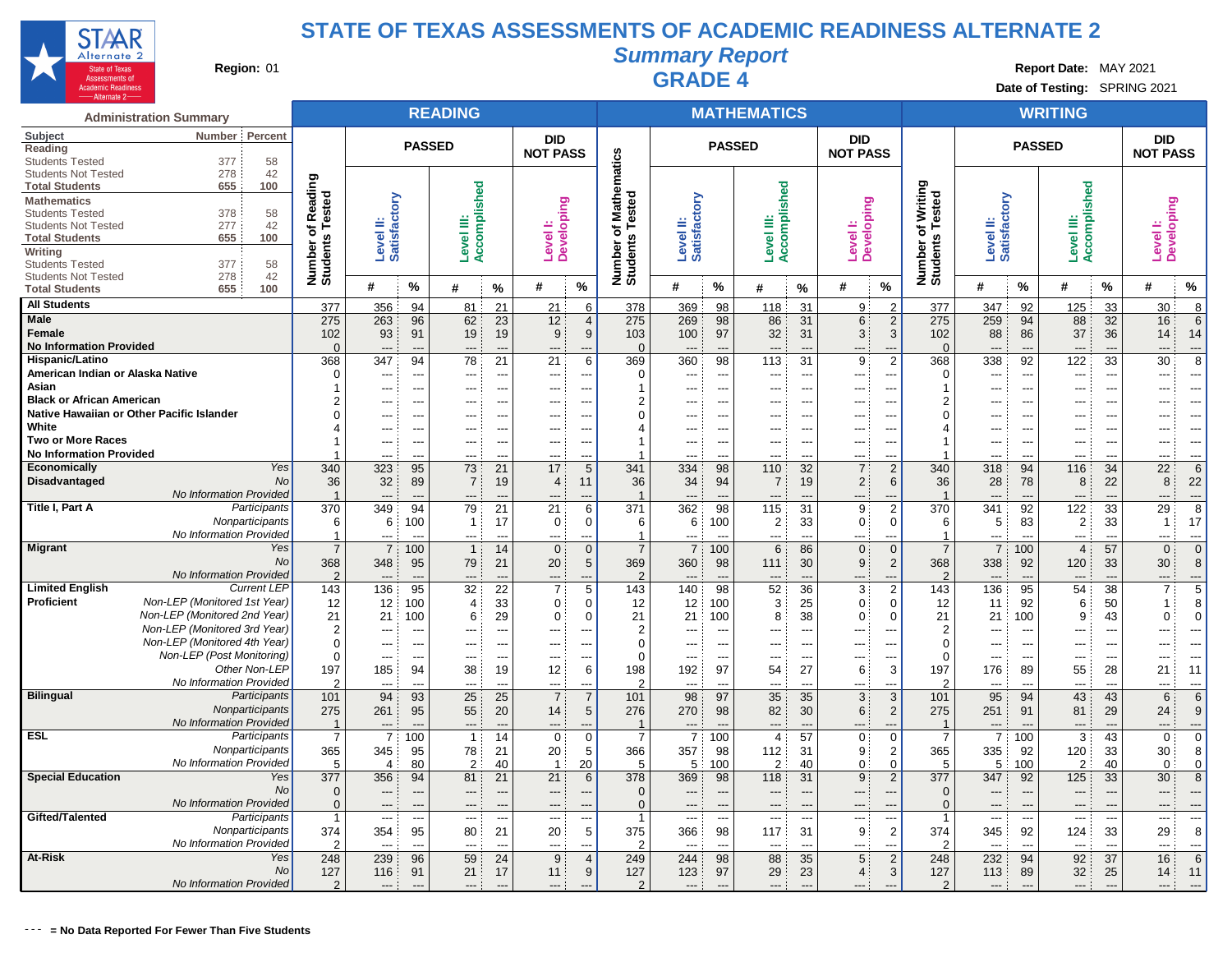

**Summary Report**

**Region:** 01 **Region:** 01 **Region:** 01 **Report Date:** MAY 2021 **Region:** 01 **Report Date:** MAY 2021 **Date of Testing:** SPRING 2021

| <b>Administration Summary</b>                                                                                         |                       |                           |                       | <b>READING</b>             |                                            |                               |                                            |                       |                                |                                                      | <b>MATHEMATICS</b>       |                                            |                                                     |                                  |                                 |                       | <b>SCIENCE</b>             |                                    |                        |                       |
|-----------------------------------------------------------------------------------------------------------------------|-----------------------|---------------------------|-----------------------|----------------------------|--------------------------------------------|-------------------------------|--------------------------------------------|-----------------------|--------------------------------|------------------------------------------------------|--------------------------|--------------------------------------------|-----------------------------------------------------|----------------------------------|---------------------------------|-----------------------|----------------------------|------------------------------------|------------------------|-----------------------|
| Percent<br>Subject<br>Number<br>Reading                                                                               |                       |                           | <b>PASSED</b>         |                            |                                            | <b>DID</b><br><b>NOT PASS</b> |                                            |                       |                                | <b>PASSED</b>                                        |                          |                                            | DID<br><b>NOT PASS</b>                              |                                  |                                 | <b>PASSED</b>         |                            |                                    | DID<br><b>NOT PASS</b> |                       |
| 359<br>58<br><b>Students Tested</b><br>258<br>42<br><b>Students Not Tested</b>                                        |                       |                           |                       |                            |                                            |                               |                                            | athematics            |                                |                                                      |                          |                                            |                                                     |                                  |                                 |                       |                            |                                    |                        |                       |
| 617<br>100<br><b>Total Students</b><br><b>Mathematics</b>                                                             | Reading<br>Tested     |                           |                       |                            |                                            |                               |                                            | ested                 |                                |                                                      |                          |                                            |                                                     | Science<br>ested                 |                                 |                       |                            |                                    |                        |                       |
| 360<br>58<br><b>Students Tested</b><br>257<br>42<br><b>Students Not Tested</b><br>100<br><b>Total Students</b><br>617 | ⊢<br>৳                | Level II:<br>Satisfactory |                       | Accomplished<br>Level III: |                                            | Level I:<br>Developing        |                                            | Σ<br>৳<br>⊢           | Level II:<br>Satisfactory      |                                                      | Accomplished<br>≝        |                                            | Level I:<br>Developing                              |                                  | Level II:<br>Satisfactory       |                       | Accomplished<br>Level III: |                                    | Level I:<br>Developing |                       |
| Science<br>361<br>59<br><b>Students Tested</b>                                                                        | Number of<br>Students |                           |                       |                            |                                            |                               |                                            | Number o<br>Students  |                                |                                                      | Level                    |                                            |                                                     | Number of 9                      |                                 |                       |                            |                                    |                        |                       |
| 254<br>41<br><b>Students Not Tested</b><br>615<br>100<br><b>Total Students</b>                                        |                       | #                         | %                     | #                          | $\%$                                       | #                             | %                                          |                       | #                              | %                                                    | #                        | %                                          | $\%$<br>#                                           |                                  | #                               | $\%$                  | #                          | $\%$                               | #                      | %                     |
| <b>All Students</b>                                                                                                   | 359                   | 345                       | 96                    | 100                        | 28                                         | 14                            | 4                                          | 360                   | 354                            | 98                                                   | 160                      | 44                                         | 6<br>$\mathcal{P}$                                  | 361                              | 353                             | 98                    | 159                        | 44                                 | 8                      | $\overline{2}$        |
| Male<br><b>Female</b>                                                                                                 | 236<br>123            | 227<br>118                | 96<br>96              | 66<br>34                   | 28<br>28                                   | 9<br>5 <sup>1</sup>           | $\overline{4}$<br>$\overline{4}$           | 238<br>122            | 234<br>120                     | 98<br>98                                             | 106<br>54                | 45<br>44                                   | 4:<br>$\overline{2}$<br>2:<br>2                     | 238<br>123                       | 232<br>121                      | 97<br>98              | 105<br>54                  | 44<br>44                           | 6<br>$\overline{2}$    | 3<br>$\overline{2}$   |
| <b>No Information Provided</b>                                                                                        | $\mathbf{0}$          | $---$                     |                       | ---                        | ---                                        | ---                           |                                            | $\overline{0}$        | $---$                          |                                                      | ---                      | $\overline{a}$                             | $\overline{a}$                                      | $\Omega$                         | $\overline{a}$                  | $\overline{a}$        | $\overline{a}$             |                                    |                        | ---                   |
| Hispanic/Latino                                                                                                       | 342                   | 328                       | 96                    | 92                         | 27                                         | 14                            | $\overline{4}$                             | 343                   | 338                            | 99                                                   | 153                      | 45                                         | 5<br>$\overline{\phantom{a}}$                       | 344                              | 336                             | 98                    | 150                        | 44                                 | 8                      | $\overline{2}$        |
| American Indian or Alaska Native                                                                                      | $\Omega$              | ---                       | ---                   | ---                        | ---                                        | ---                           | $\overline{a}$                             | $\overline{0}$        | ---                            | $\overline{\phantom{a}}$                             | ---                      | $\overline{\phantom{a}}$                   | $\overline{\phantom{a}}$<br>---                     | $\Omega$                         | $---$                           | $\overline{a}$        | $---$                      | ---                                | ---                    | ---                   |
| Asian<br><b>Black or African American</b>                                                                             |                       | ---<br>$\overline{7}$     | $\overline{a}$<br>100 | ---<br>$\overline{4}$      | ---<br>57                                  | ---<br>0                      | $\Omega$                                   | $\overline{4}$<br>7   | ---<br>$\overline{7}$          | $\overline{\phantom{a}}$<br>100                      | $\overline{a}$<br>3      | ---<br>43                                  | $---$<br>---<br>$\mathbf 0$<br>$\mathbf 0$          | $\overline{4}$<br>$\overline{7}$ | $---$                           | ---<br>100            | $---$<br>5                 | $\overline{a}$<br>71               | ---<br>$\mathbf 0$     | ---<br>$\Omega$       |
| Native Hawaiian or Other Pacific Islander                                                                             |                       | ---                       | ---                   | ---                        | $\overline{\phantom{a}}$                   | ---                           |                                            | 0                     | ---                            |                                                      | ---                      | $\overline{\phantom{a}}$                   | ---<br>---                                          | $\mathbf 0$                      | ---                             | --                    | $---$                      | $\overline{a}$                     | ---                    | $\overline{a}$        |
| White                                                                                                                 | 5                     | 5                         | 100                   | $\mathbf{1}$               | 20                                         | $\overline{0}$                | $\Omega$                                   | 5                     | $\overline{4}$                 | 80                                                   | $\overline{1}$           | 20                                         | 20<br>$\mathbf{1}$                                  | 5                                | 5                               | 100                   | -1                         | 20                                 | $\mathbf 0$            | $\Omega$              |
| <b>Two or More Races</b><br><b>No Information Provided</b>                                                            | $\Omega$              | ---<br>$\overline{a}$     | ---<br>$\overline{a}$ | ---<br>---                 | $\overline{\phantom{a}}$<br>$\overline{a}$ | ---<br>$---$                  | $\overline{\phantom{a}}$<br>$\overline{a}$ | $\mathbf 0$           | $---$<br>$---$                 | $\overline{\phantom{a}}$<br>$\overline{\phantom{a}}$ | $\overline{a}$<br>---    | $\overline{\phantom{a}}$<br>$\overline{a}$ | $\overline{a}$<br>$---$<br>$\overline{a}$<br>$-$ -- | $\mathbf 0$                      | $---$<br>$---$                  | --<br>$\overline{a}$  | $---$<br>$---$             | $\overline{\phantom{a}}$<br>$-$ -- | ---<br>---             | $\overline{a}$<br>--- |
| <b>Economically</b><br>Yes                                                                                            | 324                   | 311                       | 96                    | 89                         | 27                                         | 13                            | $\overline{4}$                             | 325                   | 319                            | 98                                                   | 150                      | 46                                         | 6<br>$\overline{2}$                                 | 326                              | 318                             | 98                    | 144                        | 44                                 | 8                      | $\overline{2}$        |
| <b>Disadvantaged</b><br><b>No</b>                                                                                     | 33                    | 32                        | 97                    | 10 <sup>°</sup>            | 30                                         | 1                             | 3                                          | 33                    | 33                             | 100                                                  | $9\,$                    | 27                                         | 0:<br>$\mathbf{0}$                                  | 33                               | 33                              | 100                   | 14                         | 42                                 | $\overline{0}$         | $\mathbf 0$           |
| No Information Provided                                                                                               | 2                     | ---                       | $\overline{a}$        | ---                        | $\overline{\phantom{a}}$                   | $\overline{a}$                |                                            | $\overline{2}$        | $\overline{\phantom{a}}$       |                                                      | ---                      | $\overline{a}$                             |                                                     | $\overline{2}$                   | $\overline{a}$                  | --                    | ---                        |                                    | ---                    | ---                   |
| Title I, Part A<br>Participants                                                                                       | 344                   | 330                       | 96                    | 98                         | 28                                         | 14                            | $\overline{4}$                             | 345                   | 340                            | 99                                                   | 154                      | 45                                         | 5                                                   | 346                              | 338                             | 98                    | 155                        | 45                                 | 8                      | $\overline{2}$        |
| Nonparticipants                                                                                                       | 12                    | 12                        | 100                   | $\mathbf{1}$               | 8                                          | 0                             | $\mathbf 0$                                | 12                    | 11                             | 92                                                   | 5                        | 42                                         | 8<br>$\mathbf{1}$                                   | 12                               | 12                              | 100                   | 3                          | 25                                 | 0                      | $\Omega$              |
| No Information Provided<br><b>Migrant</b><br>Yes                                                                      | 3<br>11               | $\overline{a}$<br>11      | $\overline{a}$<br>100 | ---<br>$\overline{4}$      | ---<br>36                                  | ---<br>$\mathbf{0}$           | $\Omega$                                   | 3<br>11               | $\overline{\phantom{a}}$<br>11 | $\overline{a}$<br>100                                | ---<br>$\overline{7}$    | $\overline{a}$<br>64                       | ---<br>$\overline{a}$<br>0<br>$\Omega$              | 3<br>11                          | $\overline{a}$<br>11            | $\overline{a}$<br>100 | $\overline{a}$<br>5        | $\overline{a}$<br>45               | ---<br>$\mathbf{0}$    | ---<br>$\Omega$       |
| No                                                                                                                    | 346                   | 332                       | 96                    | 95                         | 27                                         | 14                            | $\overline{4}$                             | 347                   | 341                            | 98                                                   | 152                      | 44                                         | 6:<br>2                                             | 348                              | 340                             | 98                    | 153                        | 44                                 | 8                      | $\overline{2}$        |
| No Information Provided                                                                                               | $\overline{2}$        | $\overline{a}$            | $\overline{a}$        | ---                        | $---$                                      | $---$                         |                                            | $\overline{2}$        | $---$                          |                                                      | $\overline{\phantom{a}}$ | ---                                        | $\overline{a}$<br>$---$                             | $\overline{2}$                   | $---$                           | $-$                   | ---                        |                                    | ---                    | ---                   |
| <b>Current LEP</b><br><b>Limited English</b>                                                                          | 122                   | 117                       | 96                    | 33                         | 27                                         | 5                             | $\overline{4}$                             | 122                   | 120                            | 98                                                   | 59                       | 48                                         | $\overline{2}$<br>2:                                | 122                              | 119                             | 98                    | 60                         | 49                                 | 3                      | $\overline{2}$        |
| Non-LEP (Monitored 1st Year)<br>Proficient                                                                            | 10                    | 10                        | 100                   | $\overline{2}$             | 20                                         | 0                             | $\mathbf 0$                                | 10                    | 10                             | 100                                                  | 7                        | 70                                         | 0:<br>$\Omega$                                      | 10                               | 10                              | 100                   | 5                          | 50                                 | $\Omega$               | $\Omega$              |
| Non-LEP (Monitored 2nd Year)                                                                                          | 21                    | 21                        | 100                   | 9                          | 43                                         | 0                             | $\mathbf 0$                                | 21                    | 21                             | 100                                                  | 11                       | 52                                         | 0:<br>0                                             | 21                               | 21                              | 100                   | 11                         | 52                                 | $\mathbf 0$            | $\Omega$              |
| Non-LEP (Monitored 3rd Year)                                                                                          | 6                     | 5                         | 83                    | $\mathbf{1}$               | 17                                         | $\overline{1}$                | 17                                         | 6                     | 6                              | 100                                                  | $\mathbf 0$              | $\mathbf 0$                                | 0<br>0                                              | 6                                | 6                               | 100                   | -1                         | 17                                 | $\mathbf 0$            | $\mathbf 0$           |
| Non-LEP (Monitored 4th Year)                                                                                          | 11                    | 11                        | 100                   | 0                          | $\overline{0}$                             | 0                             | $\Omega$                                   | 10                    | 10                             | 100                                                  | $\overline{2}$           | 20                                         | 0:<br>0                                             | 11                               | 11                              | 100                   | 5                          | 45                                 | 0                      | $\mathbf 0$           |
| Non-LEP (Post Monitoring)<br>Other Non-LEP                                                                            | -1<br>186             | ---<br>178                | $\overline{a}$<br>96  | ---<br>54                  | $\overline{a}$<br>29                       | $---$<br>8                    | $\overline{4}$                             | 188                   | $---$<br>184                   | $\overline{\phantom{a}}$<br>98                       | $\overline{a}$<br>80     | $\overline{a}$<br>43                       | $---$<br>$\overline{a}$<br>2<br>$\overline{4}$      | -1<br>188                        | $---$<br>183                    | $\overline{a}$<br>97  | $---$<br>76                | $---$<br>40                        | $\overline{a}$<br>5    | $\overline{a}$<br>3   |
| No Information Provided                                                                                               | $\overline{2}$        | $---$                     | $\overline{a}$        | ---                        | ---                                        | ---                           | $-$                                        | $\overline{2}$        | $---$                          | $\overline{a}$                                       | ---                      | $\overline{a}$                             | ---<br>$---$                                        | $\overline{2}$                   | $\overline{a}$                  | $\overline{a}$        | $---$                      | ---                                | ---                    | ---                   |
| <b>Bilingual</b><br>Participants                                                                                      | 82                    | 81                        | 99                    | 25                         | 30                                         | 1                             | $\overline{1}$                             | 82                    | 81                             | 99                                                   | 40                       | 49                                         | 1                                                   | 82                               | 81                              | 99                    | 38                         | 46                                 | 1                      | $\overline{1}$        |
| Nonparticipants                                                                                                       | 274                   | 261                       | 95                    | 74                         | 27                                         | 13                            | 5                                          | 275                   | 270                            | 98                                                   | 119                      | 43                                         | 5<br>2                                              | 276                              | 269                             | 97                    | 120                        | 43                                 | $\overline{7}$         | 3                     |
| No Information Provided                                                                                               | 3                     |                           |                       |                            |                                            |                               |                                            | 3                     |                                |                                                      |                          |                                            |                                                     | 3                                |                                 |                       |                            |                                    |                        | --                    |
| <b>ESL</b><br>Participants                                                                                            | 4                     | $\overline{\phantom{a}}$  | ---                   | ---                        | $\overline{a}$                             | ---                           |                                            | $\overline{4}$        | $\overline{\phantom{a}}$       |                                                      | $\overline{\phantom{a}}$ | $\overline{\phantom{a}}$                   | ---                                                 | $\overline{4}$                   | $\overline{a}$                  | ---                   | ---                        |                                    | ---                    | --                    |
| Nonparticipants                                                                                                       | 348                   | 334                       | 96                    | 95                         | 27                                         | 14                            | $\overline{4}$                             | 349                   | 343                            | 98                                                   | 156                      | 45                                         | $\overline{2}$<br>6                                 | 350                              | 342                             | 98                    | 153                        | 44                                 | 8                      | $\overline{2}$        |
| No Information Provided<br><b>Special Education</b><br>Yes                                                            | $\overline{7}$        | $\overline{7}$<br>345     | 100<br>96             | 4                          | 57                                         | 0<br>14                       | $\Omega$<br>$\overline{4}$                 | $\overline{7}$        | $\overline{7}$<br>354          | 100<br>98                                            | 3<br>160                 | 43<br>44                                   | 0<br>0<br>6:                                        | 7<br>361                         | $\overline{7}$                  | 100                   | 3                          | 43<br>44                           | 0<br>8                 | $\mathbf 0$           |
| No                                                                                                                    | 359<br>$\mathbf{0}$   | ---                       | ---                   | 100<br>---                 | 28<br>---                                  | ---                           |                                            | 360<br>$\overline{0}$ | $---$                          |                                                      | ---                      | ---                                        | $\mathbf 2$<br>---                                  | $\overline{0}$                   | 353<br>$\overline{\phantom{a}}$ | 98<br>---             | 159<br>---                 | ---                                | ---                    | $\overline{2}$<br>--- |
| No Information Provided                                                                                               | $\Omega$              | $---$                     | $---$                 | ---                        | ---                                        | $---$                         | $\overline{\phantom{a}}$                   | $\Omega$              | $---$                          | $\overline{\phantom{a}}$                             | $---$                    | ---                                        | ---<br>$---$                                        | $\Omega$                         | $---$                           | ---                   | $---$                      | ---                                | ---                    | ---                   |
| Gifted/Talented<br>Participants                                                                                       | $\mathbf 0$           | $---$                     | ---                   | ---                        | ---                                        | ---                           | $\overline{\phantom{a}}$                   | 0                     | $---$                          | $---$                                                | $\overline{\phantom{a}}$ | $---$                                      | $---$<br>---                                        | 0                                | $---$                           | ---                   | $---$                      | $---$                              | ---                    | $\overline{a}$        |
| Nonparticipants                                                                                                       | 357                   | 343                       | 96                    | 99                         | 28                                         | 14                            | $\overline{4}$                             | 358                   | 352                            | 98                                                   | 159                      | 44                                         | 6<br>$\overline{2}$                                 | 359                              | 351                             | 98                    | 158                        | 44                                 | 8                      | $\overline{2}$        |
| No Information Provided                                                                                               | $\overline{2}$        | ---                       | $\overline{a}$        | ---                        | $\overline{a}$                             | ---                           |                                            | $\overline{2}$        | $---$                          | $\overline{\phantom{a}}$                             | $---$                    | $\overline{\phantom{a}}$                   | $\overline{a}$                                      | $\overline{2}$                   | $\overline{a}$                  | $\overline{a}$        | ---                        | $---$                              | ---                    | $\overline{a}$        |
| At-Risk<br>Yes                                                                                                        | 211                   | 204                       | 97                    | 55                         | 26                                         | 7 <sup>1</sup>                | 3                                          | 211                   | 209                            | 99                                                   | 97                       | 46                                         | 2:                                                  | 212                              | 209                             | 99                    | 101                        | 48                                 | 3                      | $\overline{1}$        |
| No                                                                                                                    | 146                   | 139                       | 95                    | 44                         | 30                                         | 7 <sup>1</sup>                | 5                                          | 147                   | 143                            | 97                                                   | 62                       | 42                                         | 4:<br>3                                             | 147                              | 142                             | 97                    | 57                         | 39                                 | 5                      | 3                     |
| No Information Provided                                                                                               | $\mathcal{P}$         | $\overline{\phantom{a}}$  |                       | ---                        |                                            | $---$                         |                                            | $\mathcal{P}$         | $\overline{\phantom{a}}$       |                                                      | $\overline{\phantom{a}}$ |                                            | $\overline{\phantom{a}}$<br>$---$                   | $\mathcal{P}$                    | $---$                           | $-$                   | $---$                      |                                    | ---                    | ---                   |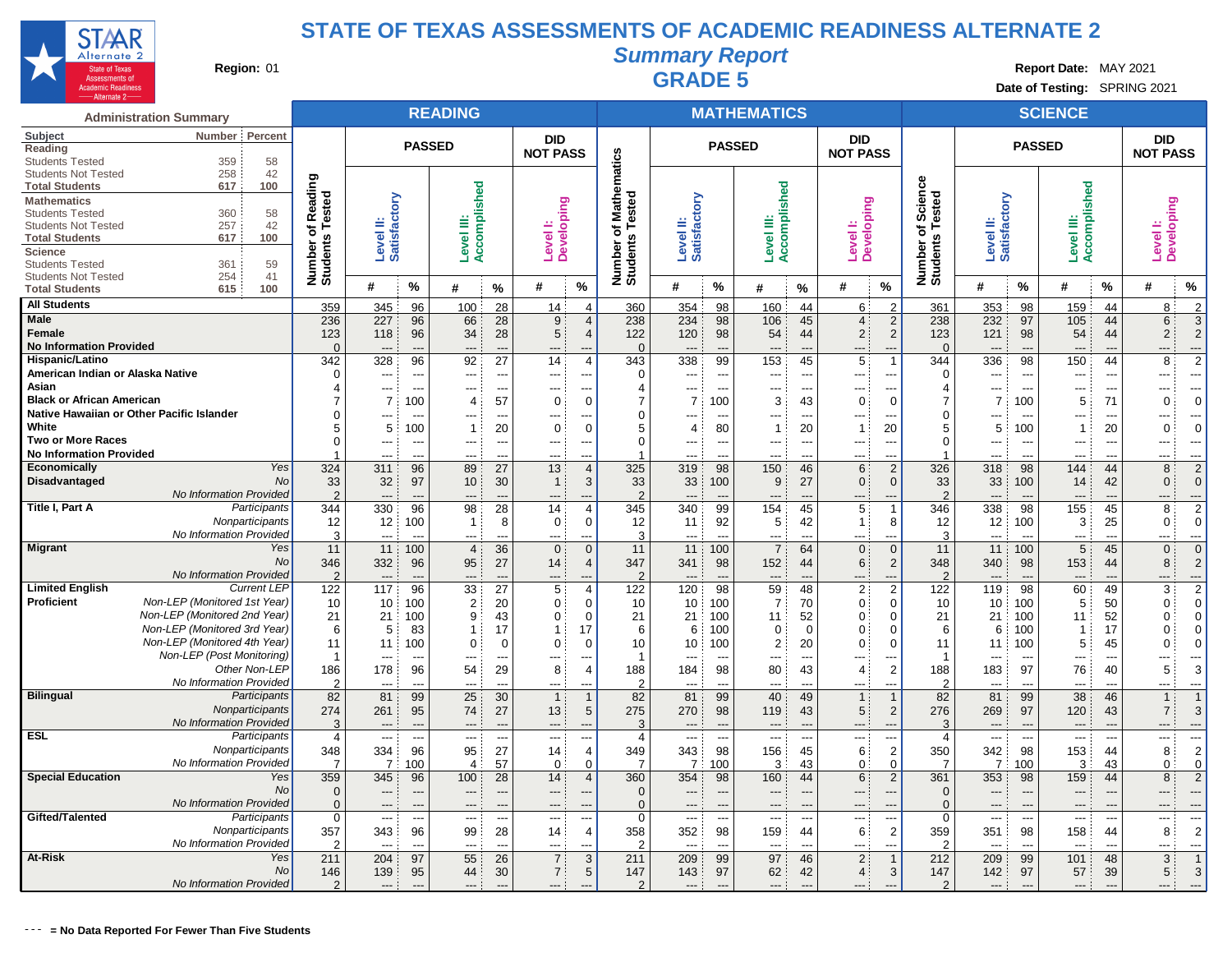

# **Summary Report Region:** 01 **Region:** 01 **Region:** 01 **Report Date:** MAY 2021 **Region:** 01 **Report Date:** MAY 2021 **CRADE 6 Report Date: CRADE 6 Date: CRADE 6**

**Date of Testing:** SPRING 2021

|                                                     | <b>Administration Summary</b>                      |                                    |                      |                      | <b>READING</b>      |                |                          |                     |                                    |                                 |                | <b>MATHEMATICS</b>       |                |                         |                                           |
|-----------------------------------------------------|----------------------------------------------------|------------------------------------|----------------------|----------------------|---------------------|----------------|--------------------------|---------------------|------------------------------------|---------------------------------|----------------|--------------------------|----------------|-------------------------|-------------------------------------------|
| Subject<br>Reading                                  | Number<br>Percent                                  |                                    |                      | <b>PASSED</b>        |                     |                | <b>DID</b>               |                     |                                    |                                 | <b>PASSED</b>  |                          |                | <b>DID</b>              |                                           |
| <b>Students Tested</b>                              | 341<br>53                                          |                                    |                      |                      |                     |                | <b>NOT PASS</b>          |                     | <b>Mathematics</b>                 |                                 |                |                          |                | <b>NOT PASS</b>         |                                           |
| <b>Students Not Tested</b><br><b>Total Students</b> | 301<br>47<br>100<br>642                            |                                    |                      |                      |                     |                |                          |                     |                                    |                                 |                |                          |                |                         |                                           |
| <b>Mathematics</b>                                  |                                                    | Reading                            |                      |                      | Accomplished        |                |                          |                     |                                    |                                 |                | Accomplished             |                |                         |                                           |
| <b>Students Tested</b>                              | 344<br>54                                          |                                    | Satisfactory         |                      |                     |                | <b>Developing</b>        |                     |                                    | Satisfactory                    |                |                          |                | <b>Developing</b>       |                                           |
| <b>Students Not Tested</b>                          | 298<br>46<br>100                                   |                                    |                      |                      |                     |                |                          |                     |                                    |                                 |                |                          |                |                         |                                           |
| <b>Total Students</b>                               | 642                                                |                                    | Level II:            |                      | Level III:          |                | Level I:                 |                     |                                    | Level II:                       |                | Level III:               |                | Level <sup>1</sup> :    |                                           |
|                                                     |                                                    | Number of Readi<br>Students Tested |                      |                      |                     |                |                          |                     | Number of Mathe<br>Students Tested |                                 |                |                          |                |                         |                                           |
|                                                     |                                                    |                                    | #                    | %                    | #                   | %              | #                        | %                   |                                    | #                               | $\frac{0}{0}$  | #                        | %              | #                       | %                                         |
| <b>All Students</b>                                 |                                                    | 341                                | 330                  | 97                   | 166                 | 49             | 11                       | 3                   | 344                                | 338                             | 98             | 187                      | 54             | 6                       | $\overline{2}$                            |
| <b>Male</b>                                         |                                                    | 223                                | 217                  | 97                   | 110                 | 49             | 6                        | 3                   | 225                                | 221                             | 98             | 128                      | 57             | $\overline{4}$          | $\mathbf 2$                               |
| <b>Female</b><br><b>No Information Provided</b>     |                                                    | 118                                | 113                  | 96                   | 56                  | 47             | 5                        | $\overline{4}$      | 119                                | 117                             | 98             | 59                       | 50             | $\overline{2}$          | $\overline{2}$                            |
| Hispanic/Latino                                     |                                                    | $\overline{0}$<br>308              | 299                  | $\overline{a}$<br>97 | 151                 | <br>49         | 9                        | 3                   | $\mathbf 0$<br>311                 | $---$<br>307                    | ---<br>99      | $---$<br>170             | ---<br>55      | 4                       | ---<br>$\mathbf{1}$                       |
| American Indian or Alaska Native                    |                                                    | 0                                  | ---                  | ---                  | ---                 | ---            |                          | ---                 | 0                                  | ---                             | ---            | ---                      | ---            |                         | ---                                       |
| Asian                                               |                                                    | $\mathbf{1}$                       | $\overline{a}$       | $\overline{a}$       | $\overline{a}$      | ---            | ---                      | ---                 | $\mathbf{1}$                       | $\overline{a}$                  | ---            | ---                      | ---            |                         | ---                                       |
| <b>Black or African American</b>                    |                                                    | 20                                 | 19                   | 95                   | 10                  | 50             | $\mathbf{1}$             | 5                   | 20                                 | 19                              | 95             | 9                        | 45             | $\mathbf{1}$            | 5                                         |
|                                                     | Native Hawaiian or Other Pacific Islander          | $\mathbf 0$                        | ---                  | $\overline{a}$       | ---                 | ---            | ---                      | ---                 | $\Omega$                           | $---$                           | ---            | $---$                    | ---            |                         | ---                                       |
| White<br><b>Two or More Races</b>                   |                                                    | 11<br>1                            | 10<br>$\overline{a}$ | 91<br>---            | 5<br>---            | 45<br>---      | $\mathbf{1}$<br>---      | 9<br>$\overline{a}$ | 11<br>1                            | 10<br>$\overline{a}$            | 91<br>---      | 6<br>---                 | 55<br>---      | $\overline{1}$<br>$---$ | 9<br>---                                  |
| <b>No Information Provided</b>                      |                                                    | 0                                  | ---                  | $\sim$               | ---                 | $\overline{a}$ | $-$ --                   | $\sim$              | $\Omega$                           | $- - -$                         | $\overline{a}$ | $- - -$                  | $\sim$         | ---                     | ---                                       |
| Economically                                        | Yes                                                | 316                                | 306                  | 97                   | 156                 | 49             | 10                       | 3                   | 319                                | 314                             | 98             | 171                      | 54             | 5                       | $\overline{2}$                            |
| Disadvantaged                                       | <b>No</b>                                          | 23                                 | 22                   | 96                   | 8                   | 35             | $\mathbf{1}$             | 4                   | 23                                 | 22                              | 96             | 14                       | 61             | 1                       | 4                                         |
|                                                     | No Information Provided                            | $\overline{2}$                     | $\overline{a}$       | $---$                | ---                 | ---            | $\overline{\phantom{a}}$ | ---                 | $\overline{2}$                     | $---$                           | ---            | $---$                    | ---            |                         | ---                                       |
| Title I, Part A                                     | Participants<br>Nonparticipants                    | 283<br>56                          | 273                  | 96<br>98             | 138<br>26           | 49<br>46       | 10                       | 4<br>$\overline{2}$ | 285                                | 280                             | 98<br>98       | 153                      | 54<br>56       | 5                       | $\overline{2}$<br>$\overline{\mathbf{c}}$ |
|                                                     | No Information Provided                            | $\overline{2}$                     | 55<br>---            | ---                  |                     | ---            | 1                        |                     | 57<br>$\overline{2}$               | 56                              |                | 32<br>$---$              | ---            | $\mathbf{1}$            | ---                                       |
| <b>Migrant</b>                                      | Yes                                                | 9                                  | 8                    | 89                   | 6                   | 67             | $\mathbf{1}$             | 11                  | 9                                  | 8                               | 89             | $\overline{4}$           | 44             | 1                       | 11                                        |
|                                                     | No                                                 | 329                                | 319                  | 97                   | 158                 | 48             | 10                       | 3                   | 332                                | 327                             | 98             | 181                      | 55             | 5                       | $\mathbf 2$                               |
|                                                     | No Information Provided                            | 3                                  |                      |                      |                     |                |                          |                     | 3                                  |                                 |                |                          |                |                         | ---                                       |
| <b>Limited English</b><br>Proficient                | <b>Current LEP</b><br>Non-LEP (Monitored 1st Year) | 89                                 | 89                   | 100                  | 52                  | 58             | 0                        | $\overline{0}$      | 91                                 | 91                              | 100            | 56                       | 62             | 0                       | $\overline{0}$                            |
|                                                     | Non-LEP (Monitored 2nd Year)                       | 5<br>16                            | 5<br>15              | 100<br>94            | 3<br>$\overline{7}$ | 60<br>44       | 0<br>1                   | $\mathbf 0$<br>6    | 5<br>16                            | 5<br>16                         | 100<br>100     | 5<br>5                   | 100<br>31      | $\mathbf{0}$<br>0       | $\mathbf 0$<br>$\mathbf 0$                |
|                                                     | Non-LEP (Monitored 3rd Year)                       | 10                                 | 10                   | 100                  | 8                   | 80             | 0                        | 0                   | 11                                 | 11                              | 100            | 8                        | 73             | 0                       | $\mathbf 0$                               |
|                                                     | Non-LEP (Monitored 4th Year)                       | 10                                 | 10                   | 100                  | 3                   | 30             | 0                        | $\mathbf 0$         | 10                                 | 10                              | 100            | 4                        | 40             | 0                       | 0                                         |
|                                                     | Non-LEP (Post Monitoring)                          | 5                                  | 5                    | 100                  | $\mathbf{1}$        | 20             | 0                        | $\mathbf 0$         | 5                                  | 5                               | 100            | $\mathbf{1}$             | 20             | 0                       | $\overline{0}$                            |
|                                                     | Other Non-LEP                                      | 204                                | 194                  | 95                   | 90                  | 44             | 10                       | 5                   | 204                                | 198                             | 97             | 106                      | 52             | 6                       | 3                                         |
| <b>Bilingual</b>                                    | No Information Provided<br>Participants            | 2<br>$\overline{4}$                | $\sim$<br>---        | $\sim$<br>---        | $\sim$<br>---       | $\sim$<br>---  | $\sim$<br>$---$          | $\sim$<br>---       | $\overline{2}$<br>$\overline{4}$   | $-$ --<br>$---$                 | $\sim$<br>---  | $---$<br>$---$           | $\sim$<br>---  | $-$<br>---              | ---<br>---                                |
|                                                     | Nonparticipants                                    | 332                                | 321                  | 97                   | 163                 | 49             | 11                       | 3                   | 335                                | 329                             | 98             | 184                      | 55             | 6                       | $\mathbf 2$                               |
|                                                     | No Information Provided                            | 5                                  | 5                    | 100                  | $\overline{2}$      | 40             | $\mathbf 0$              | $\mathbf{0}$        | 5                                  | 5                               | 100            | $\overline{2}$           | 40             | $\mathbf{0}$            | $\overline{0}$                            |
| <b>ESL</b>                                          | Participants                                       | 57                                 | 57                   | 100                  | 34                  | 60             | 0                        | $\mathbf 0$         | 57                                 | 57                              | 100            | 37                       | 65             | $\overline{0}$          | 0                                         |
|                                                     | Nonparticipants                                    | 281                                | 270                  | 96                   | 130                 | 46             | 11                       | 4                   | 284                                | 278                             | 98             | 148                      | 52             | 6                       | $\overline{\mathbf{c}}$                   |
| <b>Special Education</b>                            | No Information Provided                            | 3                                  |                      |                      |                     |                | ---                      | ---                 | 3                                  | ---                             |                | $---$                    | ---            |                         |                                           |
|                                                     | Yes<br>No                                          | 341<br>0                           | 330<br>---           | 97<br>---            | 166<br>---          | 49<br>---      | 11<br>---                | 3<br>---            | 344<br>$\overline{0}$              | 338<br>$---$                    | 98<br>---      | 187<br>$---$             | 54<br>---      | 6<br>$---$              | $\overline{2}$<br>---                     |
|                                                     | No Information Provided                            | $\mathbf 0$                        | ---                  | $---$                | ---                 | ---            | ---                      | ---                 | $\overline{0}$                     | $---$                           | $---$          | $---$                    | ---            |                         | ---                                       |
| Gifted/Talented                                     | Participants                                       | $\mathbf 0$                        | $\overline{a}$       | $\overline{a}$       | $\overline{a}$      | ---            | ---                      | $\overline{a}$      | $\Omega$                           | $\overline{a}$                  | ---            | $\overline{a}$           | $\overline{a}$ | $---$                   | ---                                       |
|                                                     | Nonparticipants                                    | 337                                | 326                  | 97                   | 163                 | 48             | 11                       | 3                   | 340                                | 334                             | 98             | 184                      | 54             | 6                       | $\overline{2}$                            |
|                                                     | No Information Provided                            | 4                                  | $---$                | $---$                | ---                 | $\sim$         | $\overline{a}$           | ---                 | 4                                  | $\overline{\phantom{a}}$        | $\sim$         | $\overline{\phantom{a}}$ | ---            | $-$ --                  | ---                                       |
| At-Risk                                             | Yes                                                | 160                                | 155                  | 97                   | 93                  | 58             | 5                        | 3                   | 163                                | 159                             | 98             | 97                       | 60             | $\overline{4}$          | $\overline{2}$                            |
|                                                     | No<br>No Information Provided                      | 179<br>$\overline{2}$              | 173<br>---           | 97<br>$\sim$         | 71<br>$---$         | 40<br>$-$      | 6<br>$- - -$             | 3                   | 179<br>$\overline{2}$              | 177<br>$\overline{\phantom{a}}$ | 99             | 88<br>$---$              | 49<br>---      | $\overline{c}$          | $\mathbf{1}$<br>---                       |
|                                                     |                                                    |                                    |                      |                      |                     |                |                          |                     |                                    |                                 |                |                          |                |                         |                                           |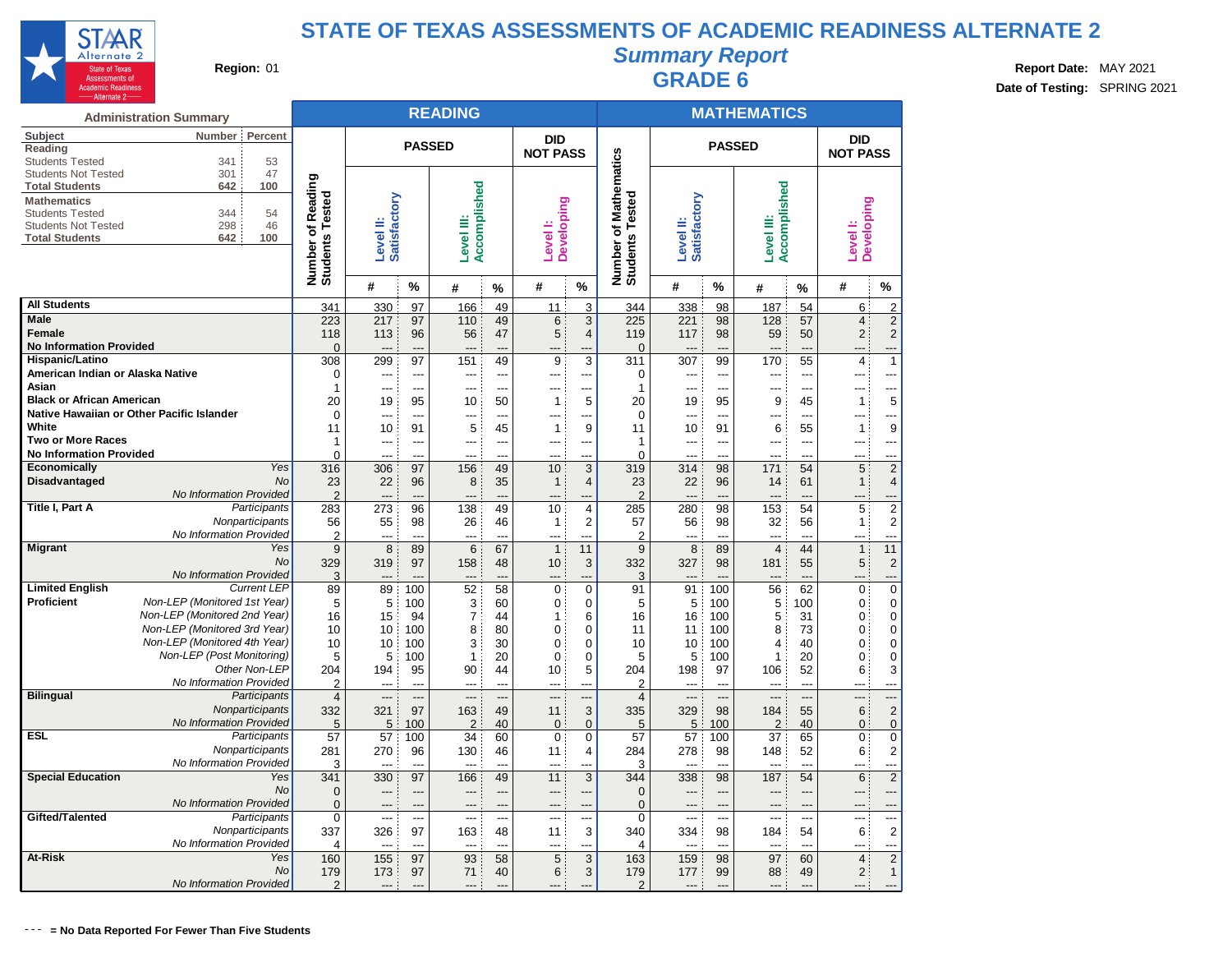

**Summary Report**

**Region:** 01 **Region:** 01 **Region:** 01 **Report Region:** 01 **Report Report Report Report Date:** MAY 2021 **Date of Testing:** SPRING 2021

| <b>Administration Summary</b>                                                  |                         |                          |                          | <b>READING</b>           |                          |                        |                     |                       |                           |                          | <b>MATHEMATICS</b>       |                          |                                             |                                                    |                           |                          | <b>WRITING</b>        |                          |                          |                       |
|--------------------------------------------------------------------------------|-------------------------|--------------------------|--------------------------|--------------------------|--------------------------|------------------------|---------------------|-----------------------|---------------------------|--------------------------|--------------------------|--------------------------|---------------------------------------------|----------------------------------------------------|---------------------------|--------------------------|-----------------------|--------------------------|--------------------------|-----------------------|
| Subject<br>Number Percent<br>Reading                                           |                         |                          |                          | <b>PASSED</b>            |                          | <b>DID</b>             |                     |                       |                           | <b>PASSED</b>            |                          |                          | <b>DID</b>                                  |                                                    |                           | <b>PASSED</b>            |                       |                          | <b>DID</b>               |                       |
| 55<br><b>Students Tested</b><br>325                                            |                         |                          |                          |                          |                          | <b>NOT PASS</b>        |                     | athematics            |                           |                          |                          |                          | <b>NOT PASS</b>                             |                                                    |                           |                          |                       |                          | <b>NOT PASS</b>          |                       |
| <b>Students Not Tested</b><br>263<br>45                                        |                         |                          |                          |                          |                          |                        |                     |                       |                           |                          |                          |                          |                                             |                                                    |                           |                          |                       |                          |                          |                       |
| 588<br>100<br><b>Total Students</b>                                            | Reading<br>ested        |                          |                          | Accomplished             |                          |                        |                     |                       |                           |                          | Accomplished             |                          |                                             | of Writing<br>Number of Writing<br>Students Tested |                           |                          | Accomplished          |                          |                          |                       |
| <b>Mathematics</b><br>324<br>55<br><b>Students Tested</b>                      |                         |                          |                          |                          |                          |                        |                     | ested                 |                           |                          |                          |                          |                                             |                                                    |                           |                          |                       |                          |                          |                       |
| 45<br><b>Students Not Tested</b><br>264                                        | ৳<br>⊢                  | ≝                        |                          | ≝                        |                          |                        |                     | Σ<br>⊢<br>৳           |                           |                          | Ë                        |                          |                                             |                                                    |                           |                          | ≝                     |                          |                          |                       |
| 588<br>100<br><b>Total Students</b>                                            | Number of<br>Students   | Satisfactory<br>Level    |                          | Level                    |                          | Level I:<br>Developing |                     | Number o<br>Students  | Level II:<br>Satisfactory |                          | Level                    |                          | Level I:<br>Developing                      |                                                    | Level II:<br>Satisfactory |                          | Level                 |                          | Level I:<br>Developing   |                       |
| Writing                                                                        |                         |                          |                          |                          |                          |                        |                     |                       |                           |                          |                          |                          |                                             |                                                    |                           |                          |                       |                          |                          |                       |
| 321<br>55<br><b>Students Tested</b>                                            |                         |                          |                          |                          |                          |                        |                     |                       |                           |                          |                          |                          |                                             |                                                    |                           |                          |                       |                          |                          |                       |
| 267<br>45<br><b>Students Not Tested</b><br>100<br><b>Total Students</b><br>588 |                         | #                        | %                        | #                        | $\frac{0}{2}$            | #                      | $\%$                |                       | #                         | %                        | #                        | %                        | $\%$<br>#                                   |                                                    | #                         | %                        | #                     | %                        | #                        | %                     |
| <b>All Students</b>                                                            |                         |                          |                          |                          |                          |                        |                     |                       |                           |                          |                          |                          |                                             |                                                    |                           |                          |                       |                          |                          |                       |
| Male                                                                           | 325                     | 312                      | 96                       | 176                      | 54                       | 13                     | $\overline{4}$      | 324                   | 319                       | 98                       | 202                      | 62                       | 5<br>2                                      | 321                                                | 309                       | 96                       | 161                   | 50                       | 12                       | $\overline{4}$        |
| Female                                                                         | 219<br>106              | 211<br>101               | 96<br>95                 | 119<br>57                | 54<br>54                 | 8<br>5                 | $\overline{4}$<br>5 | 218<br>106            | 214<br>105                | 98<br>99                 | 138<br>64                | 63<br>60                 | 4:<br>2<br>$\overline{1}$ :<br>$\mathbf{1}$ | 215<br>106                                         | 206<br>103                | 96<br>97                 | 110<br>51             | 51<br>48                 | 9<br>3                   | $\overline{4}$<br>3   |
| <b>No Information Provided</b>                                                 | $\Omega$                | ---                      | $\overline{\phantom{a}}$ | ---                      | --                       | ---                    |                     | $\Omega$              |                           |                          |                          | ---                      |                                             | $\Omega$                                           |                           | ---                      | ---                   |                          | ---                      | ---                   |
| Hispanic/Latino                                                                | 309                     | 297                      | 96                       | 167                      | 54                       | 12                     | 4                   | 308                   | 303                       | 98                       | 191                      | 62                       | 2<br>5                                      | 305                                                | 293                       | 96                       | 152                   | 50                       | 12                       | $\overline{4}$        |
| American Indian or Alaska Native                                               | $\Omega$                | ---                      | ---                      | ---                      | ---                      | ---                    |                     | $\Omega$              | ---                       | ---                      | ---                      | ---                      | ---<br>---                                  | $\Omega$                                           | $\overline{a}$            | ---                      | $\overline{a}$        | ---                      | ---                      | ---                   |
| Asian                                                                          | $\overline{2}$          | ---                      | ---                      | ---                      | -−                       |                        |                     | $\overline{2}$        |                           |                          | ---                      | $\overline{a}$           | $\overline{a}$                              | $\overline{2}$                                     | ---                       | $\overline{a}$           |                       |                          | ---                      | ---                   |
| <b>Black or African American</b>                                               |                         | ---                      | ---                      | ---                      | ---                      | ---                    |                     | 3                     |                           |                          | ---                      | ---                      | ---<br>---                                  | 3                                                  | $---$                     | ---                      | ---                   |                          | ---                      | ---                   |
| Native Hawaiian or Other Pacific Islander                                      |                         | ---                      | ---                      | ---                      | ---                      | ---                    |                     | $\Omega$              | ---                       |                          | ---                      | ---                      | ---<br>---                                  | $\mathbf 0$                                        | ---                       | $\overline{\phantom{a}}$ | ---                   | ---                      | ---                      | ---                   |
| White                                                                          |                         | 9                        | 100                      | 6                        | 67                       | 0                      | $\Omega$            | 9                     | 9                         | 100                      | 6                        | 67                       | $\mathbf 0$<br>$\Omega$                     | 9                                                  | 9                         | 100                      | 6                     | 67                       | $\mathbf 0$              | $\mathbf 0$           |
| <b>Two or More Races</b><br><b>No Information Provided</b>                     |                         | $---$                    | --                       | ---                      | ---                      | ---                    | ---                 | 1                     | ---                       |                          | $\overline{a}$           | $\overline{\phantom{a}}$ | ---<br>---                                  | $\mathbf{1}$                                       | $---$                     | ---                      | $\overline{a}$        | $\overline{a}$           | ---                      | $\overline{a}$        |
| <b>Economically</b>                                                            | Yes<br>296              | ---<br>288               | $\overline{a}$<br>97     | ---<br>165               | $\overline{a}$<br>56     | ---<br>8               | $\overline{a}$<br>3 | 295                   | ---<br>292                | $\overline{a}$<br>99     | ---<br>187               | $\overline{a}$<br>63     | $\overline{a}$<br>$---$<br>3                | 293                                                | $\overline{a}$<br>282     | $\overline{a}$<br>96     | $---$<br>151          | $---$<br>52              | ---<br>11                | ---<br>$\overline{4}$ |
| Disadvantaged                                                                  | No<br>28                | 23                       | 82                       | 10                       | 36                       | 5                      | 18                  | 28                    | 26                        | 93                       | 14                       | 50                       | 2:<br>$\overline{7}$                        | 27                                                 | 26                        | 96                       | 9                     | 33                       | $\mathbf{1}$             | $\overline{4}$        |
| No Information Provided                                                        | -1                      | $\overline{\phantom{a}}$ | $\overline{a}$           | $\overline{\phantom{a}}$ | $\overline{a}$           | ---                    |                     | $\overline{1}$        | $---$                     | $\overline{a}$           | $\overline{a}$           | $\overline{\phantom{a}}$ | $\overline{\phantom{a}}$                    | $\overline{1}$                                     | $---$                     | $\overline{\phantom{a}}$ | $\overline{a}$        | $\overline{\phantom{a}}$ | ---                      | ---                   |
| Title I, Part A<br>Participants                                                | 317                     | 305                      | 96                       | 173                      | 55                       | 12                     | $\overline{4}$      | 316                   | 311                       | 98                       | 195                      | 62                       | $\overline{2}$<br>5                         | 313                                                | 301                       | 96                       | 157                   | 50                       | 12                       | $\overline{4}$        |
| Nonparticipants                                                                | 7                       | 6                        | 86                       | $\overline{2}$           | 29                       | $\mathbf{1}$           | 14                  | $\overline{7}$        | $\overline{7}$            | 100                      | 6                        | 86                       | $\mathbf{0}$<br>$\mathbf 0$                 | $\overline{7}$                                     | $\overline{7}$            | 100                      | 3                     | 43                       | $\mathbf 0$              | $\Omega$              |
| No Information Provided                                                        | $\mathbf 1$             | ---                      | ---                      | ---                      | $\overline{a}$           | ---                    | $\overline{a}$      | $\overline{1}$        | ---                       |                          | ---                      | ---                      | $\overline{a}$<br>$\overline{a}$            | $\mathbf{1}$                                       | $\overline{\phantom{a}}$  | ---                      | $\overline{a}$        | ---                      | ---                      | ---                   |
| <b>Migrant</b>                                                                 | Yes<br>$\overline{7}$   | $\overline{7}$           | 100                      | 6                        | 86                       | $\mathbf 0$            | $\Omega$            | $\overline{7}$        | $\overline{7}$            | 100                      | $\overline{4}$           | 57                       | $\mathbf{0}$<br>$\Omega$                    | $\overline{7}$                                     | $\overline{7}$            | 100                      | 3                     | 43                       | $\mathbf 0$              | $\Omega$              |
|                                                                                | No<br>317               | 304                      | 96                       | 169                      | 53                       | 13                     | $\overline{4}$      | 316                   | 311                       | 98                       | 197                      | 62                       | 5 <sup>1</sup><br>$\overline{2}$            | 313                                                | 301                       | 96                       | 157                   | 50                       | 12                       | 4                     |
| No Information Provided                                                        |                         | ---                      | --                       | ---                      | --                       | ---                    |                     |                       | ---                       |                          | $\overline{a}$           |                          | $\overline{\phantom{a}}$                    | $\overline{1}$                                     | ---                       | ---                      | $\overline{a}$        |                          | ---                      | ---                   |
| <b>Current LEP</b><br><b>Limited English</b><br>Non-LEP (Monitored 1st Year)   | 82                      | 79                       | 96                       | 47                       | 57                       | 3                      | $\overline{4}$      | 82                    | 82                        | 100                      | 51                       | 62                       | $\mathbf{0}$<br>$\mathbf 0$                 | 81                                                 | 79                        | 98                       | 40                    | 49                       | $\overline{2}$           | $\overline{2}$        |
| <b>Proficient</b><br>Non-LEP (Monitored 2nd Year)                              | 10<br>$\overline{7}$    | 9<br>$\overline{7}$      | 90                       | 5                        | 50                       | 1:                     | 10<br>$\Omega$      | 10<br>$\overline{7}$  | 9<br>$\overline{7}$       | 90                       | $\overline{7}$           | 70                       | 10<br>$\mathbf{1}$<br>$\Omega$              | 10                                                 | 9<br>$\overline{7}$       | 90                       | 4                     | 40                       | $\mathbf{1}$<br>$\Omega$ | 10                    |
| Non-LEP (Monitored 3rd Year)                                                   | 17                      | 17                       | 100<br>100               | 5<br>10                  | 71<br>59                 | 0<br>$\mathbf 0$       | 0                   | 17                    | 17                        | 100<br>100               | 6<br>10                  | 86<br>59                 | $\mathbf{0}$<br>$\mathbf{0}$<br>$\Omega$    | 7<br>17                                            | 17                        | 100<br>100               | 4<br>10               | 57<br>59                 | $\mathbf 0$              | 0<br>$\mathbf 0$      |
| Non-LEP (Monitored 4th Year)                                                   | 25                      | 25                       | 100                      | 15                       | 60                       | 0                      | 0                   | 25                    | 25                        | 100                      | 16                       | 64                       | $\mathbf{0}$<br>0                           | 25                                                 | 24                        | 96                       | 8                     | 32                       | $\mathbf{1}$             | $\overline{4}$        |
| Non-LEP (Post Monitoring)                                                      | 14                      | 13                       | 93                       | 9                        | 64                       | 1:                     | 7                   | 13                    | 13                        | 100                      | 9                        | 69                       | 0<br>$\Omega$                               | 14                                                 | 14                        | 100                      | 8                     | 57                       | $\mathbf 0$              | 0                     |
| Other Non-LEP                                                                  | 169                     | 161                      | 95                       | 84                       | 50                       | 8                      | 5                   | 169                   | 165                       | 98                       | 102                      | 60                       | $\overline{4}$<br>2                         | 166                                                | 158                       | 95                       | 86                    | 52                       | 8                        | 5                     |
| No Information Provided                                                        | -1                      | $---$                    | $\overline{a}$           | $\overline{a}$           | $\overline{a}$           | ---                    | ---                 | $\overline{1}$        | $---$                     | $\overline{a}$           | $---$                    | $\overline{a}$           | $\overline{a}$<br>$---$                     | $\mathbf{1}$                                       | $---$                     | ---                      | $---$                 | $\overline{a}$           | ---                      | ---                   |
| <b>Bilingual</b><br>Participants                                               |                         | ---                      | ---                      | ---                      | $\overline{\phantom{a}}$ | ---                    |                     | $\overline{1}$        | ---                       | $\overline{\phantom{a}}$ | $\overline{\phantom{a}}$ | $\overline{\phantom{a}}$ | ---<br>$\overline{\phantom{a}}$             | $\mathbf{1}$                                       | $\overline{\phantom{a}}$  | ---                      | ---                   | ---                      | ---                      | ---                   |
| Nonparticipants                                                                | 323                     | 310                      | 96                       | 174                      | 54                       | 13                     | $\overline{4}$      | 322                   | 317                       | 98                       | 200                      | 62                       | 5<br>$\overline{2}$                         | 319                                                | 307                       | 96                       | 159                   | 50                       | 12                       | $\overline{4}$        |
| No Information Provided                                                        |                         | ---                      |                          |                          | --                       |                        |                     | $\overline{1}$        |                           |                          |                          |                          |                                             | $\overline{\mathbf{1}}$                            |                           | ---                      |                       |                          | ---                      | ---                   |
| <b>ESL</b><br>Participants                                                     | 61                      | 59                       | 97                       | 36                       | 59                       | $\overline{2}$         | 3                   | 61                    | 61                        | 100                      | 38                       | 62                       | $\mathbf{0}$<br>$\Omega$                    | 60                                                 | 59                        | 98                       | 31                    | 52                       | $\overline{1}$           | $\overline{2}$        |
| Nonparticipants<br>No Information Provided                                     | 262<br>$\overline{2}$   | 251<br>---               | 96<br>$\overline{a}$     | 138<br>$\overline{a}$    | 53<br>-−                 | 11<br>---              | 4                   | 261<br>$\overline{2}$ | 256<br>---                | 98                       | 162<br>$\overline{a}$    | 62<br>---                | 5 <sup>1</sup><br>2<br>$\overline{a}$       | 259<br>$\overline{2}$                              | 248                       | 96<br>$\overline{a}$     | 128<br>$\overline{a}$ | 49                       | 11<br>---                | $\overline{4}$<br>-−∙ |
| <b>Special Education</b>                                                       | 325<br>Yes              | 312                      | 96                       | 176                      | 54                       | 13                     | $\overline{4}$      | 324                   | 319                       | 98                       | 202                      | 62                       | 5 <sup>5</sup><br>$\overline{2}$            | 321                                                | 309                       | 96                       | 161                   | 50                       | 12                       | $\overline{4}$        |
|                                                                                | No<br>$\overline{0}$    | ---                      |                          | ---                      | ---                      | ---                    |                     | $\overline{0}$        | ---                       |                          | $\overline{\phantom{a}}$ | $\overline{\phantom{a}}$ | ---                                         | $\overline{0}$                                     | $\overline{\phantom{a}}$  | ---                      | ---                   |                          | ---                      | ---                   |
| No Information Provided                                                        | $\mathbf{0}$            | $---$                    | ---                      | ---                      | ---                      | $---$                  |                     | $\Omega$              | $\overline{\phantom{a}}$  | ---                      | $---$                    | $\overline{a}$           | $\overline{\phantom{a}}$<br>---             | $\Omega$                                           | $---$                     | ---                      | $---$                 | ---                      | ---                      | ---                   |
| Gifted/Talented<br>Participants                                                | $\mathbf{1}$            | $---$                    | $\overline{a}$           | ---                      | ---                      | ---                    | $---$               | $\overline{1}$        | $---$                     | ---                      | $---$                    | $---$                    | $---$<br>$\overline{\phantom{a}}$           | $\overline{1}$                                     | $---$                     | ---                      | $---$                 | $---$                    | ---                      | $\overline{a}$        |
| Nonparticipants                                                                | 323                     | 310                      | 96                       | 174                      | 54                       | 13                     | $\overline{4}$      | 322                   | 317                       | 98                       | 200                      | 62                       | 5<br>$\overline{\mathbf{c}}$                | 319                                                | 307                       | 96                       | 159                   | 50                       | 12                       | $\overline{4}$        |
| No Information Provided                                                        | $\overline{\mathbf{1}}$ | $---$                    | $\overline{a}$           | ---                      | ---                      | ---                    |                     | $\overline{1}$        | $---$                     | $\overline{a}$           | $---$                    | $\overline{\phantom{a}}$ | $\overline{a}$                              | $\overline{1}$                                     | ---                       | $\overline{a}$           | ---                   | $\overline{a}$           | ---                      | ---                   |
| At-Risk                                                                        | Yes<br>147              | 143                      | 97                       | 87                       | 59                       | $\overline{4}$         | 3                   | 147                   | 146                       | 99                       | 100                      | 68                       | 1:                                          | 146                                                | 142                       | 97                       | 75                    | 51                       | $\overline{4}$           | 3                     |
|                                                                                | No<br>176               | 167                      | 95                       | 87                       | 49                       | 9                      | 5                   | 175                   | 171                       | 98                       | 100                      | 57                       | 4:<br>$\overline{2}$                        | 173                                                | 165                       | 95                       | 84                    | 49                       | 8                        | 5                     |
| No Information Provided                                                        |                         | $---$                    |                          | $\overline{a}$           | $\overline{\phantom{a}}$ | ---                    |                     | $\mathcal{P}$         |                           |                          | $---$                    |                          | $\overline{\phantom{a}}$                    | $\mathcal{P}$                                      | $---$                     | $-$                      | $---$                 |                          | ---                      | ---                   |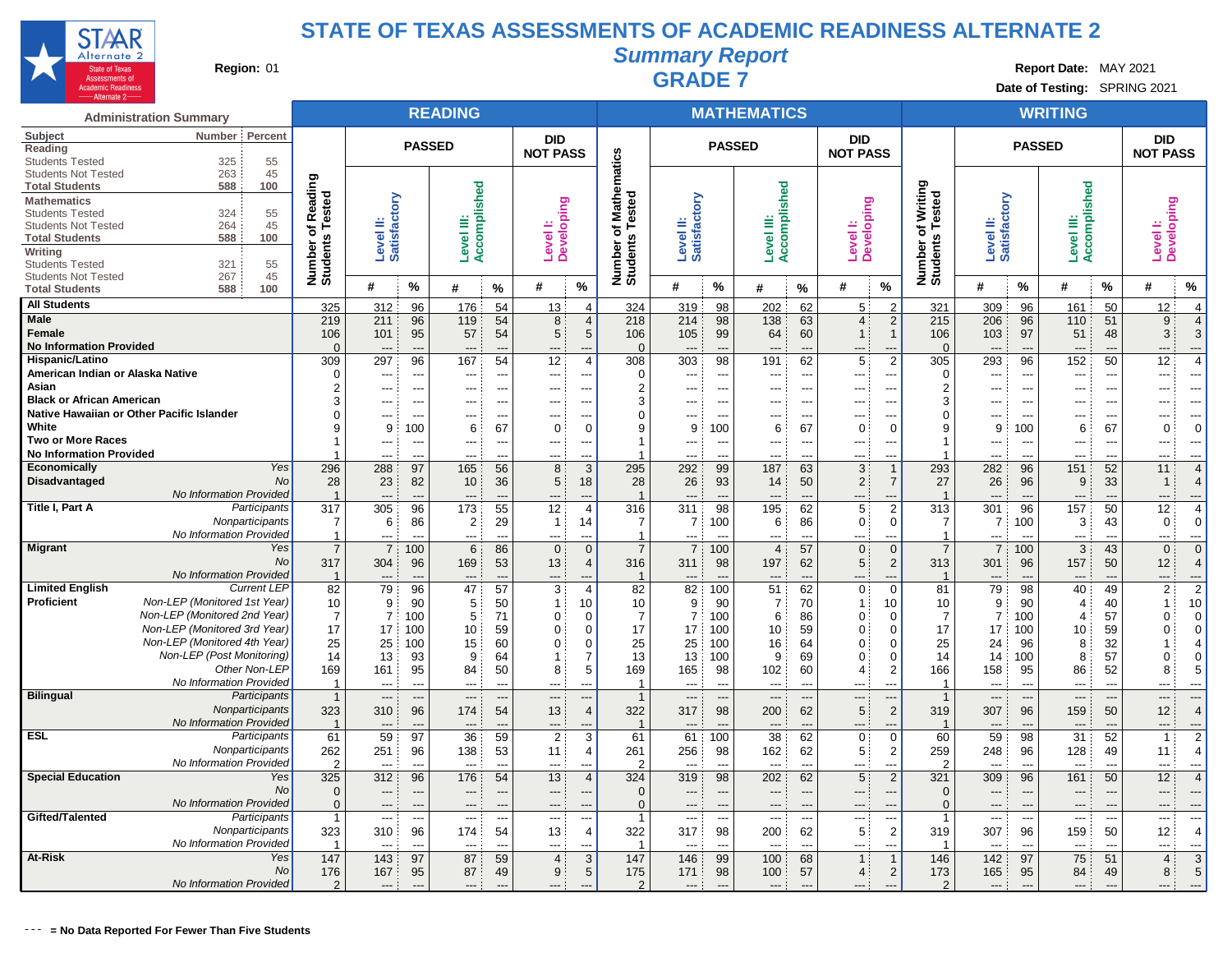

# **Summary Report Region:** 01 **Region:** 01 **Region:** 01 **Report Bate:** MAY 2021 **Region:** 01 **Report Date:** MAY 2021 **RADE 8 Date: Report Date: MAY 2021**

**Date of Testing:** SPRING 2021

|                                                      | <b>Administration Summary</b>                                |                                    |                       |                         | <b>READING</b>        |                |                          |                                  |                                    |                                   |                | <b>MATHEMATICS</b>       |                       |                      |                            |
|------------------------------------------------------|--------------------------------------------------------------|------------------------------------|-----------------------|-------------------------|-----------------------|----------------|--------------------------|----------------------------------|------------------------------------|-----------------------------------|----------------|--------------------------|-----------------------|----------------------|----------------------------|
| Subject<br>Reading                                   | Number<br>Percent                                            |                                    |                       | <b>PASSED</b>           |                       |                | <b>DID</b>               |                                  |                                    |                                   | <b>PASSED</b>  |                          |                       | <b>DID</b>           |                            |
| <b>Students Tested</b><br><b>Students Not Tested</b> | 273<br>48<br>293<br>52                                       |                                    |                       |                         |                       |                | <b>NOT PASS</b>          |                                  | <b>Mathematics</b>                 |                                   |                |                          |                       | <b>NOT PASS</b>      |                            |
| <b>Total Students</b>                                | 566<br>100                                                   | Reading                            |                       |                         |                       |                |                          |                                  |                                    |                                   |                |                          |                       |                      |                            |
| <b>Mathematics</b><br><b>Students Tested</b>         | 275<br>49                                                    | Number of Readi<br>Students Tested | Satisfactory          |                         | Accomplished          |                | <b>Developing</b>        |                                  | Number of Mathe<br>Students Tested | Satisfactory                      |                | Accomplished             |                       | <b>Developing</b>    |                            |
| <b>Students Not Tested</b>                           | 292<br>51                                                    |                                    |                       |                         |                       |                |                          |                                  |                                    |                                   |                |                          |                       |                      |                            |
| <b>Total Students</b>                                | 567<br>100                                                   |                                    | Level II:             |                         | Level III:            |                | Level I:                 |                                  |                                    | Level II:                         |                | Level III:               |                       | Level <sup>1</sup> : |                            |
|                                                      |                                                              |                                    |                       |                         |                       |                |                          |                                  |                                    |                                   |                |                          |                       |                      |                            |
|                                                      |                                                              |                                    | #                     | %                       | #                     | %              | #                        | %                                |                                    | #                                 | $\frac{0}{0}$  | #                        | %                     | #                    | %                          |
| <b>All Students</b>                                  |                                                              | 273                                | 270                   | 99                      | 103                   | 38             | 3                        | 1                                | 275                                | 272                               | 99             | 188                      | 68                    | 3                    | $\mathbf{1}$               |
| <b>Male</b><br><b>Female</b>                         |                                                              | 192                                | 190                   | 99                      | 69                    | 36             | $\overline{2}$           | $\mathbf{1}$                     | 194                                | 193                               | 99             | 139                      | 72                    | 1                    | $\mathbf{1}$               |
| <b>No Information Provided</b>                       |                                                              | 81<br>$\overline{0}$               | 80                    | 99<br>$\overline{a}$    | 34                    | 42<br>         | $\mathbf{1}$             | 1<br>---                         | 81<br>$\Omega$                     | 79<br>$---$                       | 98<br>---      | 49<br>$---$              | 60<br>---             | $\overline{2}$       | $\overline{2}$<br>---      |
| Hispanic/Latino                                      |                                                              | 257                                | 254                   | 99                      | 100                   | 39             | 3                        | $\mathbf{1}$                     | 258                                | 256                               | 99             | 177                      | 69                    | 2                    | $\mathbf{1}$               |
| American Indian or Alaska Native                     |                                                              | 0                                  | ---                   | ---                     |                       | ---            |                          | ---                              | 0                                  |                                   | ---            | ---                      | ---                   |                      | ---                        |
| Asian                                                |                                                              | 3                                  | ---                   | ---                     | ---                   | ---            | ---                      | ---                              | 3                                  | ---                               | ---            | $\overline{a}$           | ---                   |                      | ---                        |
| <b>Black or African American</b>                     |                                                              | 4                                  | ---                   | ---                     | ---                   | ---            | ---                      | ---                              | 5                                  | 5                                 | 100            | 4                        | 80                    | $\mathbf 0$          | $\mathbf 0$                |
| White                                                | Native Hawaiian or Other Pacific Islander                    | 0                                  | ---                   | ---                     | ---                   | ---            | ---                      | ---                              | $\Omega$                           | ---                               | ---            | $---$                    | ---                   | $---$                | ---                        |
| <b>Two or More Races</b>                             |                                                              | 8<br>$\Omega$                      | 8<br>$\overline{a}$   | 100<br>$\overline{a}$   | 1<br>---              | 13<br>---      | 0<br>---                 | 0<br>$\overline{a}$              | 8<br>$\Omega$                      | 8<br>$\overline{a}$               | 100<br>---     | 5<br>---                 | 63<br>---             | 0<br>$\overline{a}$  | $\mathbf 0$<br>---         |
| <b>No Information Provided</b>                       |                                                              | 1                                  | ---                   | ---                     | ---                   | $\overline{a}$ | $-$ --                   | $\sim$                           | 1                                  | ---                               | $\overline{a}$ | $- - -$                  | ---                   | ---                  | ---                        |
| Economically                                         | Yes                                                          | 243                                | 240                   | 99                      | 97                    | 40             | 3                        | $\mathbf{1}$                     | 244                                | 242                               | 99             | 168                      | 69                    | 2                    | $\mathbf{1}$               |
| Disadvantaged                                        | <b>No</b>                                                    | 29                                 | 29                    | 100                     | 6                     | 21             | 0                        | $\mathbf 0$                      | 30                                 | 29                                | 97             | 19                       | 63                    | 1                    | 3                          |
|                                                      | No Information Provided                                      | $\mathbf{1}$                       | $\overline{a}$        |                         | ---                   | ---            | ---                      | ---                              | $\overline{1}$                     | $---$                             | ---            | $---$                    | ---                   |                      | ---                        |
| Title I, Part A                                      | Participants                                                 | 267                                | 264                   | 99                      | 102                   | 38             | 3                        | $\mathbf{1}$                     | 269                                | 266                               | 99             | 182                      | 68                    | 3                    | $\mathbf{1}$               |
|                                                      | Nonparticipants<br>No Information Provided                   | 5<br>$\mathbf{1}$                  | 5                     | 100                     | 1                     | 20             | 0                        | 0                                | 5<br>1                             | 5                                 | 100            | 5                        | 100                   | 0                    | $\mathbf 0$<br>---         |
| <b>Migrant</b>                                       | Yes                                                          | 6                                  | 6                     | 100                     | $\overline{2}$        | 33             | $\overline{0}$           | $\overline{0}$                   | 6                                  | 6                                 | 100            | 3                        | 50                    | $\overline{0}$       | $\overline{0}$             |
|                                                      | No                                                           | 266                                | 263                   | 99                      | 101                   | 38             | 3                        | $\mathbf{1}$                     | 268                                | 265                               | 99             | 184                      | 69                    | 3 <sup>1</sup>       | $\mathbf{1}$               |
|                                                      | No Information Provided                                      | $\mathbf{1}$                       |                       |                         |                       |                |                          |                                  | $\overline{\mathbf{1}}$            |                                   |                |                          |                       |                      | ---                        |
| <b>Limited English</b>                               | <b>Current LEP</b>                                           | 49                                 | 49                    | 100                     | 19                    | 39             | $\mathbf 0$              | $\overline{0}$                   | 50                                 | 50                                | 100            | 36                       | 72                    | 0                    | $\overline{0}$             |
| Proficient                                           | Non-LEP (Monitored 1st Year)<br>Non-LEP (Monitored 2nd Year) | 9<br>6                             | 8                     | 89                      | 4                     | 44             | 1                        | 11                               | 9<br>6                             | 8                                 | 89<br>100      | $\overline{7}$           | 78<br>100             | 1                    | 11                         |
|                                                      | Non-LEP (Monitored 3rd Year)                                 | 11                                 | 6<br>11               | 100<br>100              | 5<br>6                | 83<br>55       | 0<br>0                   | 0<br>0                           | 11                                 | 6<br>11                           | 100            | 6<br>8                   | 73                    | 0<br>0               | $\mathbf 0$<br>$\mathbf 0$ |
|                                                      | Non-LEP (Monitored 4th Year)                                 | 15                                 | 15                    | 100                     | 5                     | 33             | 0                        | $\mathbf 0$                      | 15                                 | 15                                | 100            | 11                       | 73                    | 0                    | 0                          |
|                                                      | Non-LEP (Post Monitoring)                                    | 18                                 | 18                    | 100                     | 6                     | 33             | 0                        | $\mathbf 0$                      | 18                                 | 18                                | 100            | 12                       | 67                    | 0                    | $\overline{0}$             |
|                                                      | Other Non-LEP                                                | 164                                | 162                   | 99                      | 58                    | 35             | 2                        | $\mathbf{1}$                     | 165                                | 163                               | 99             | 107                      | 65                    | 2                    | $\mathbf{1}$               |
|                                                      | No Information Provided                                      | 1                                  | $\sim$                | $\sim$                  | $\sim$                | $\sim$         | $\sim$                   | $-1$                             | 1                                  | $-$ --                            | $\sim$         | $---$                    | $\sim$                | $-$                  | ---                        |
| <b>Bilingual</b>                                     | Participants<br>Nonparticipants                              | 0                                  | $\overline{a}$        | ---                     | ---                   | ---            | $---$                    | ---                              | $\overline{0}$                     | $---$                             | ---            | $---$                    | ---                   | ---                  |                            |
|                                                      | No Information Provided                                      | 272<br>$\mathbf 1$                 | 269                   | 99<br>---               | 103                   | 38<br>---      | 3<br>---                 | $\mathbf{1}$<br>---              | 274<br>$\mathbf 1$                 | 271<br>---                        | 99             | 187<br>---               | 68<br>---             | 3                    | $\mathbf{1}$<br>---        |
| <b>ESL</b>                                           | Participants                                                 | 27                                 | 27                    | 100                     | 12                    | 44             | 0                        | $\mathbf 0$                      | 28                                 | 28                                | 100            | 20                       | 71                    | 0                    | $\overline{0}$             |
|                                                      | Nonparticipants                                              | 245                                | 242                   | 99                      | 91                    | 37             | 3                        | $\mathbf{1}$                     | 246                                | 243                               | 99             | 167                      | 68                    | 3                    | $\mathbf{1}$               |
|                                                      | No Information Provided                                      | 1                                  |                       |                         | ---                   |                | ---                      | ---                              | 1                                  | ---                               |                | $---$                    |                       |                      | ---                        |
| <b>Special Education</b>                             | Yes                                                          | 273                                | 270                   | 99                      | 103                   | 38             | 3                        | $\mathbf{1}$                     | 275                                | 272                               | 99             | 188                      | 68                    | $\mathbf{3}$         | $\mathbf{1}$               |
|                                                      | No                                                           | 0                                  | ---                   | ---                     | ---                   | ---            | ---                      | ---                              | $\overline{0}$                     | $---$                             | ---            | $---$                    | ---                   | $\overline{a}$       | ---                        |
| Gifted/Talented                                      | No Information Provided<br>Participants                      | $\mathbf 0$<br>$\mathbf 0$         | ---<br>$\overline{a}$ | $---$<br>$\overline{a}$ | ---<br>$\overline{a}$ | ---<br>---     | ---<br>---               | $\overline{a}$<br>$\overline{a}$ | $\overline{0}$<br>$\Omega$         | $---$<br>$\overline{\phantom{a}}$ | ---<br>---     | $---$<br>$\overline{a}$  | ---<br>$\overline{a}$ | $---$                | ---<br>---                 |
|                                                      | Nonparticipants                                              | 272                                | 269                   | 99                      | 103                   | 38             | 3                        | $\mathbf{1}$                     | 274                                | 271                               | 99             | 187                      | 68                    | 3                    | $\mathbf{1}$               |
|                                                      | No Information Provided                                      | 1                                  | $---$                 | $\sim$                  | ---                   | $\overline{a}$ | $\overline{\phantom{a}}$ | ---                              | 1                                  | $\overline{\phantom{a}}$          | $\sim$         | $\overline{\phantom{a}}$ | $\sim$                | $---$                | ---                        |
| At-Risk                                              | Yes                                                          | 108                                | 107                   | 99                      | 45                    | 42             | $\mathbf{1}$             | $\mathbf{1}$                     | 109                                | 108                               | 99             | 75                       | 69                    | $\mathbf{1}$         | $\overline{1}$             |
|                                                      | No                                                           | 164                                | 162                   | 99                      | 58                    | 35             | $\overline{\mathbf{c}}$  | $\mathbf{1}$                     | 165                                | 163                               | 99             | 112                      | 68                    | 2                    | $\mathbf{1}$               |
|                                                      | No Information Provided                                      | $\mathbf{1}$                       | $\overline{a}$        | $-$ ---                 | $---$                 | $-$ --         | $---$                    | $---$                            | 1                                  | $---$                             | ---            | $---$                    | ---                   | $---$                | ---                        |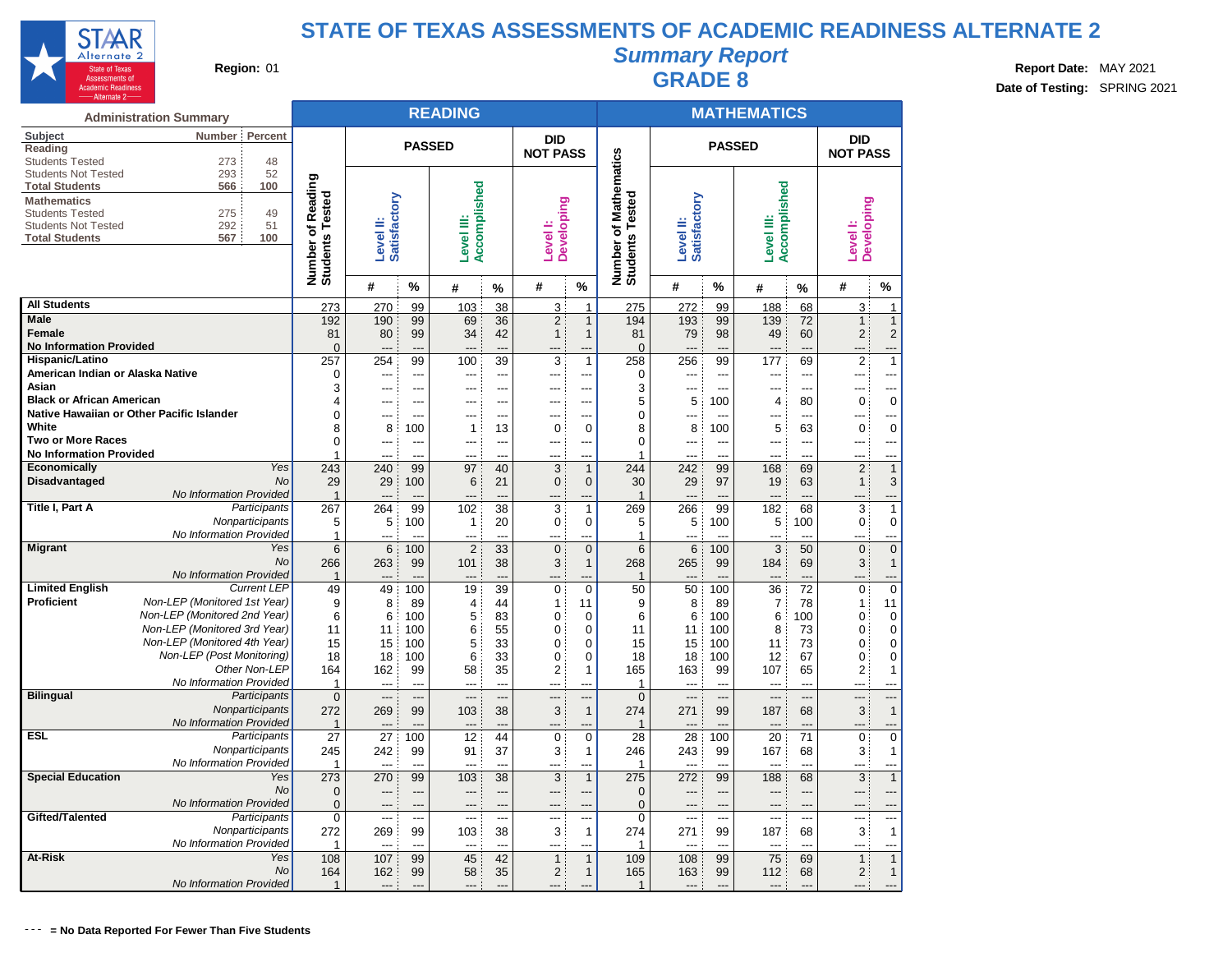

# **Summary Report**

**Region:** 01 **Region:** 01 **Region:** 01 **Report Bate:** MAY 2021 **Region:** 01 **Report Date:** MAY 2021 **RADE 8 Date: Report Date: MAY 2021 Date of Testing:** SPRING 2021

|                                                 | <b>Administration Summary</b>                                |                       |                          |                       | <b>SOCIAL STUDIES</b> |                |                                           |                                  |                                    |                          |                | <b>SCIENCE</b>                  |                      |                                           |                                |
|-------------------------------------------------|--------------------------------------------------------------|-----------------------|--------------------------|-----------------------|-----------------------|----------------|-------------------------------------------|----------------------------------|------------------------------------|--------------------------|----------------|---------------------------------|----------------------|-------------------------------------------|--------------------------------|
| Subject                                         | Number<br>Percent                                            |                       |                          | <b>PASSED</b>         |                       |                | <b>DID</b>                                |                                  |                                    |                          | <b>PASSED</b>  |                                 |                      | <b>DID</b>                                |                                |
| <b>Social Studies</b><br><b>Students Tested</b> | 269<br>47                                                    | <b>Studies</b>        |                          |                       |                       |                | <b>NOT PASS</b>                           |                                  |                                    |                          |                |                                 |                      | <b>NOT PASS</b>                           |                                |
| <b>Students Not Tested</b>                      | 298<br>53                                                    |                       |                          |                       |                       |                |                                           |                                  |                                    |                          |                |                                 |                      |                                           |                                |
| <b>Total Students</b>                           | 100<br>567                                                   |                       |                          |                       |                       |                |                                           |                                  | Science                            |                          |                |                                 |                      |                                           |                                |
| <b>Science</b>                                  |                                                              | Social:<br>ested      | Satisfactory             |                       | Accomplished          |                |                                           |                                  |                                    | <b>Satisfactory</b>      |                | Accomplished                    |                      |                                           |                                |
| <b>Students Tested</b>                          | 270<br>48                                                    |                       |                          |                       | ≝                     |                |                                           |                                  |                                    |                          |                |                                 |                      |                                           |                                |
| <b>Students Not Tested</b>                      | 297<br>52<br>100<br>567                                      | ৳<br>⊢                |                          |                       |                       |                |                                           |                                  |                                    |                          |                |                                 |                      |                                           |                                |
| <b>Total Students</b>                           |                                                              |                       | Level II:                |                       | Level                 |                | <b>Developing</b><br>Level <sub>1</sub> : |                                  |                                    | Level II:                |                | Level III:                      |                      | <b>Developing</b><br>Level <sup>1</sup> : |                                |
|                                                 |                                                              |                       |                          |                       |                       |                |                                           |                                  |                                    |                          |                |                                 |                      |                                           |                                |
|                                                 |                                                              | Number of<br>Students |                          |                       |                       |                |                                           |                                  | Number of Scien<br>Students Tested |                          |                |                                 |                      |                                           |                                |
|                                                 |                                                              |                       | #                        | %                     | #                     | %              | #                                         | $\%$                             |                                    | #                        | $\frac{9}{6}$  | #                               | %                    | #                                         | %                              |
| <b>All Students</b>                             |                                                              | 269                   | 264                      | 98                    | 125                   | 46             | 5                                         | $\overline{2}$                   | 270                                | 266                      | 99             | 159                             | 59                   | 4                                         | 1                              |
| <b>Male</b>                                     |                                                              | 189                   | 186                      | 98                    | 91                    | 48             | 3                                         | $\sqrt{2}$                       | 190                                | 187                      | 98             | 112                             | 59                   | 3                                         | $\overline{2}$                 |
| <b>Female</b><br><b>No Information Provided</b> |                                                              | 80                    | 78                       | 98                    | 34                    | 43             | $\overline{2}$                            | 3                                | 80                                 | 79                       | 99             | 47                              | 59                   | 1                                         | $\mathbf{1}$                   |
| Hispanic/Latino                                 |                                                              | $\mathbf 0$<br>253    | 248                      | $\overline{a}$<br>98  | ---<br>121            | 48             | 5                                         | $\overline{2}$                   | $\Omega$<br>254                    | $---$<br>251             | ---<br>99      | $\overline{\phantom{a}}$<br>152 | $\overline{a}$<br>60 | 3                                         | <br>1                          |
| American Indian or Alaska Native                |                                                              | $\mathbf 0$           | ---                      | ---                   | ---                   | ---            | ---                                       | ---                              | 0                                  | $---$                    | ---            | ---                             | ---                  | ---                                       | ---                            |
| Asian                                           |                                                              | 3                     | ---                      | $---$                 | ---                   | ---            | ---                                       | ---                              | 3                                  | ---                      | $\overline{a}$ | $---$                           | ---                  | ---                                       | ---                            |
| <b>Black or African American</b>                |                                                              | $\overline{4}$        | ---                      | $---$                 | ---                   | ---            | ---                                       | ---                              | 4                                  | $-$ --                   | ---            | $---$                           | ---                  | ---                                       | $\overline{\phantom{a}}$       |
|                                                 | Native Hawaiian or Other Pacific Islander                    | $\mathbf 0$           | $\overline{a}$           | $---$                 | ---                   | ---            | ---                                       | ---                              | 0                                  | ---                      | ---            | $---$                           | $---$                | ---                                       | ---                            |
| White                                           |                                                              | 8                     | 8                        | 100                   | 1                     | 13             | $\mathbf 0$                               | 0                                | 8                                  | 8                        | 100            | 4                               | 50                   | $\mathbf 0$                               | $\overline{0}$                 |
| <b>Two or More Races</b>                        |                                                              | $\Omega$              | $\overline{a}$           | $---$                 | ---                   | ---            | ---                                       | $---$                            | 0                                  | $\overline{a}$           | ---            | $---$                           | $\overline{a}$       | ---                                       | ---                            |
| <b>No Information Provided</b>                  |                                                              | 1                     | $\sim$                   | ---                   | ---                   | $\sim$         | ---                                       | $\overline{a}$                   | 1                                  | $\sim$                   | $\sim$         | $---$                           | $-$                  | ---                                       | ---                            |
| <b>Economically</b>                             | Yes                                                          | 239                   | 234                      | 98                    | 113                   | 47             | 5                                         | $\overline{2}$                   | 240                                | 237                      | 99             | 144                             | 60                   | 3                                         | $\mathbf{1}$                   |
| Disadvantaged                                   | <b>No</b><br>No Information Provided                         | 29<br>$\overline{1}$  | 29<br>$\overline{a}$     | 100<br>$\overline{a}$ | 12<br>---             | 41<br>$---$    | 0<br>---                                  | $\mathbf 0$<br>---               | 29<br>$\mathbf 1$                  | 28<br>$---$              | 97<br>---      | 15<br>$\overline{a}$            | 52<br>---            | $\mathbf{1}$<br>---                       | 3                              |
| Title I, Part A                                 | Participants                                                 | 263                   | 258                      | 98                    | 123                   | 47             | 5                                         | 2                                | 264                                | 260                      | 98             | 156                             | 59                   | $\overline{\mathbf{4}}$                   | <br>$\overline{2}$             |
|                                                 | Nonparticipants                                              | 5                     | 5                        | 100                   | $\overline{2}$        | 40             | 0                                         | $\mathbf 0$                      | 5                                  | 5                        | 100            | 3                               | 60                   | $\mathbf 0$                               | $\mathbf 0$                    |
|                                                 | No Information Provided                                      | $\mathbf{1}$          | ---                      | ---                   | ---                   | $\overline{a}$ | ---                                       | ---                              | 1                                  | $---$                    | ---            | $---$                           | $\overline{a}$       |                                           | ---                            |
| <b>Migrant</b>                                  | Yes                                                          | $6\phantom{1}$        | 5                        | 83                    | $\overline{1}$        | 17             | $\mathbf{1}$                              | 17                               | 6                                  | 6                        | 100            | 3                               | 50                   | $\Omega$                                  | $\overline{0}$                 |
|                                                 | No                                                           | 262                   | 258                      | 98                    | 124                   | 47             | 4                                         | $\sqrt{2}$                       | 263                                | 259                      | 98             | 156                             | 59                   | $\overline{4}$                            | $\overline{\mathbf{c}}$        |
|                                                 | No Information Provided                                      | $\overline{1}$        | $\overline{a}$           | $\overline{a}$        | ---                   | $---$          |                                           | ---                              | $\overline{1}$                     |                          |                | $\overline{\phantom{a}}$        | $---$                |                                           | ---                            |
| <b>Limited English</b>                          | <b>Current LEP</b>                                           | 49                    | 48                       | 98                    | 20                    | 41             | $\mathbf{1}$                              | $\overline{2}$                   | 49                                 | 49                       | 100            | 37                              | 76                   | 0                                         | $\overline{0}$                 |
| Proficient                                      | Non-LEP (Monitored 1st Year)<br>Non-LEP (Monitored 2nd Year) | 9                     | 8                        | 89                    | 4                     | 44             | 1                                         | 11                               | 9                                  | 8                        | 89             | 6                               | 67                   | $\mathbf{1}$                              | 11                             |
|                                                 | Non-LEP (Monitored 3rd Year)                                 | 6<br>11               | 6                        | 100                   | 5                     | 83             | 0                                         | 0                                | 6                                  | 6                        | 100            | 6                               | 100                  | 0                                         | 0<br>$\overline{0}$            |
|                                                 | Non-LEP (Monitored 4th Year)                                 | 15                    | 11<br>15                 | 100<br>100            | 6<br>9                | 55<br>60       | $\mathbf 0$<br>0                          | $\mathbf 0$<br>$\mathbf 0$       | 11<br>15                           | 11<br>15                 | 100<br>100     | 6<br>9                          | 55<br>60             | 0<br>0                                    | $\overline{0}$                 |
|                                                 | Non-LEP (Post Monitoring)                                    | 18                    | 18                       | 100                   | 11                    | 61             | 0                                         | $\mathbf 0$                      | 18                                 | 17                       | 94             | 9                               | 50                   | 1                                         | 6                              |
|                                                 | Other Non-LEP                                                | 160                   | 157                      | 98                    | 70                    | 44             | 3                                         | 2                                | 161                                | 159                      | 99             | 86                              | 53                   | 2                                         | $\mathbf{1}$                   |
|                                                 | No Information Provided                                      | -1                    | ---                      | ---                   | ---                   | $\overline{a}$ | ---                                       | ---                              | 1                                  | $\overline{a}$           | ---            | $\overline{\phantom{a}}$        | ---                  |                                           | ---                            |
| <b>Bilingual</b>                                | Participants                                                 | $\overline{0}$        | ---                      | ---                   | ---                   |                |                                           | ---                              | $\Omega$                           | ---                      | ---            | ---                             | ---                  | ---                                       |                                |
|                                                 | Nonparticipants                                              | 268                   | 263                      | 98                    | 125                   | 47             | 5                                         | 2                                | 269                                | 265                      | 99             | 159                             | 59                   | $\overline{4}$                            | $\overline{1}$                 |
|                                                 | No Information Provided                                      | $\mathbf{1}$          | ---                      |                       |                       |                |                                           | ---                              | 1                                  | $---$                    |                | $---$                           |                      |                                           |                                |
| ESL                                             | Participants<br>Nonparticipants                              | 28                    | 27                       | 96                    | 10                    | 36<br>48       | $\mathbf{1}$                              | $\overline{4}$<br>$\overline{2}$ | 28                                 | 28                       | 100<br>98      | 23                              | 82<br>56             | $\Omega$                                  | $\mathbf 0$                    |
|                                                 | No Information Provided                                      | 240<br>$\overline{1}$ | 236<br>$\overline{a}$    | 98<br>---             | 115<br>---            |                | $\overline{4}$<br>---                     | ---                              | 241<br>$\overline{1}$              | 237<br>---               | −−             | 136<br>$\overline{a}$           | ---                  | 4                                         | $\overline{\mathbf{c}}$<br>--- |
| <b>Special Education</b>                        | Yes                                                          | 269                   | 264                      | 98                    | 125                   | 46             | 5                                         | $\sqrt{2}$                       | 270                                | 266                      | 99             | 159                             | 59                   | $\overline{4}$                            | $\mathbf{1}$                   |
|                                                 | No                                                           | $\overline{0}$        | $---$                    | $\overline{a}$        | ---                   | ---            | ---                                       | ---                              | 0                                  | $---$                    | ---            | $---$                           | ---                  | ---                                       | ---                            |
|                                                 | No Information Provided                                      | $\mathbf 0$           | $\overline{\phantom{a}}$ | $\overline{a}$        | ---                   | $---$          | ---                                       | ---                              | $\Omega$                           | $\overline{\phantom{a}}$ | $\overline{a}$ | $\overline{\phantom{a}}$        | $---$                | ---                                       |                                |
| Gifted/Talented                                 | Participants                                                 | $\mathbf 0$           | $\overline{a}$           | ---                   | ---                   | $\overline{a}$ | $\overline{a}$                            | ---                              | $\Omega$                           | $\overline{\phantom{a}}$ | ---            | $\overline{a}$                  | $\overline{a}$       | ---                                       | $---$                          |
|                                                 | Nonparticipants                                              | 268                   | 263                      | 98                    | 125                   | 47             | 5                                         | 2                                | 269                                | 265                      | 99             | 159                             | 59                   | $\overline{4}$                            | $\mathbf{1}$                   |
|                                                 | No Information Provided                                      | -1                    | $\overline{\phantom{a}}$ | $---$                 | ---                   | $---$          | ---                                       | ---                              | 1                                  | $\overline{\phantom{a}}$ | ---            | $\overline{\phantom{a}}$        | ---                  | ---                                       | ---                            |
| At-Risk                                         | Yes                                                          | 108                   | 104                      | 96                    | 52                    | 48             | $\overline{4}$                            | $\overline{4}$                   | 108                                | 107                      | 99             | 72                              | 67                   | $\mathbf{1}$                              | $\overline{1}$                 |
|                                                 | No                                                           | 160                   | 159                      | 99                    | 73                    | 46             | $\mathbf{1}$                              | $\mathbf{1}$                     | 161                                | 158                      | 98             | 87                              | 54                   | 3                                         | $\overline{2}$                 |
|                                                 | No Information Provided                                      | $\overline{1}$        | $---$                    | $---$                 | ---                   |                | ---                                       | $---$                            | $\overline{1}$                     | $---$                    | ---            | $---$                           | $---$                |                                           | ---                            |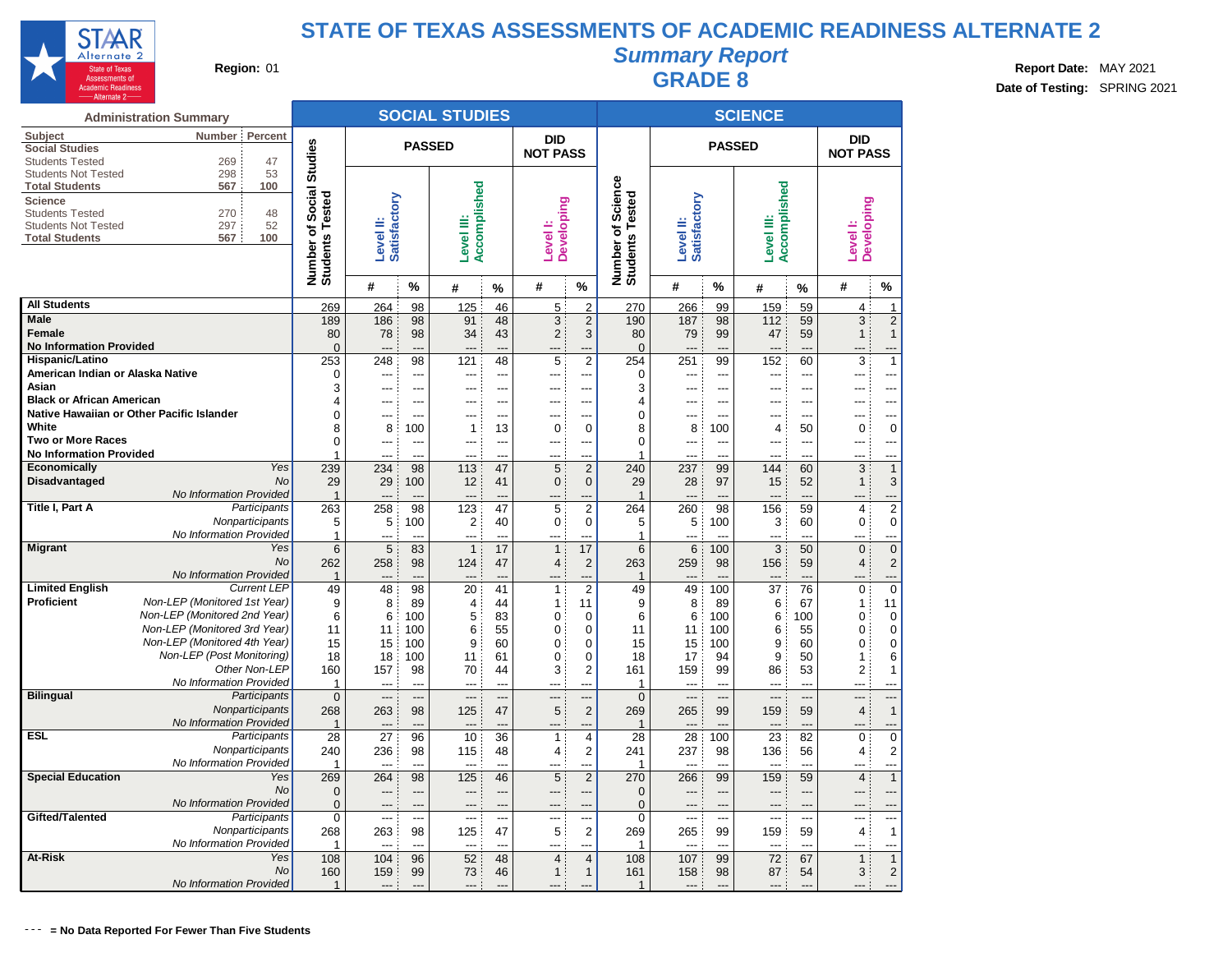

# **Summary Report**

**Region:** 01 **Region:** 01 **Region:** 01 **Region:** 01 **Region:** 01 **Region:** 01 **Report** Date: SPRING 2021

**Date of Testing:** SPRING 2021

|                                                     | <b>Administration Summary</b>                                |                         |                           |                          | <b>ALGEBRAI</b>          |                                |                                         |                                  |                                                |                           |                                 | <b>BIOLOGY</b>                 |                          |                                                                    |                               |                           |                                 | <b>U.S. HISTORY</b>   |                                |                               |                              |
|-----------------------------------------------------|--------------------------------------------------------------|-------------------------|---------------------------|--------------------------|--------------------------|--------------------------------|-----------------------------------------|----------------------------------|------------------------------------------------|---------------------------|---------------------------------|--------------------------------|--------------------------|--------------------------------------------------------------------|-------------------------------|---------------------------|---------------------------------|-----------------------|--------------------------------|-------------------------------|------------------------------|
| Subject<br>Algebra                                  | Percent<br>Number                                            |                         |                           | <b>PASSED</b>            |                          |                                | <b>DID</b><br><b>NOT PASS</b>           |                                  |                                                |                           | <b>PASSED</b>                   |                                |                          | <b>DID</b><br><b>NOT PASS</b>                                      |                               |                           | <b>PASSED</b>                   |                       |                                | <b>DID</b><br><b>NOT PASS</b> |                              |
| <b>Students Tested</b>                              | 288<br>58                                                    |                         |                           |                          |                          |                                |                                         |                                  |                                                |                           |                                 |                                |                          |                                                                    | History                       |                           |                                 |                       |                                |                               |                              |
| <b>Students Not Tested</b><br><b>Total Students</b> | 205<br>42<br>100<br>493                                      |                         |                           |                          |                          |                                |                                         |                                  |                                                |                           |                                 |                                |                          |                                                                    |                               |                           |                                 |                       |                                |                               |                              |
| <b>Biology</b>                                      |                                                              | of Algebra I<br>Fested  | Level II:<br>Satisfactory |                          | Accomplished             |                                |                                         |                                  | Biology<br>Number of Biolog<br>Students Tested | Level II:<br>Satisfactory |                                 | Accomplished                   |                          |                                                                    | ō<br><b>ဟ</b>                 | Level II:<br>Satisfactory |                                 | Accomplished          |                                | Level I:<br>Developing        |                              |
| <b>Students Tested</b>                              | 297<br>59                                                    |                         |                           |                          |                          |                                | Level I:<br>Developing                  |                                  |                                                |                           |                                 | Ë                              |                          | Developing                                                         | Tester<br>Б                   |                           |                                 | Ë                     |                                |                               |                              |
| <b>Students Not Tested</b><br><b>Total Students</b> | 204<br>41<br>501<br>100                                      | ৳                       |                           |                          |                          |                                |                                         |                                  |                                                |                           |                                 |                                |                          |                                                                    | ৳                             |                           |                                 |                       |                                |                               |                              |
| <b>U.S. History</b>                                 |                                                              | Number o<br>Students    |                           |                          | Level III:               |                                |                                         |                                  |                                                |                           |                                 | Level                          |                          | Level <sup>1</sup> :                                               | Number of<br>Students         |                           |                                 | Level                 |                                |                               |                              |
| <b>Students Tested</b>                              | 58<br>295                                                    |                         |                           |                          |                          |                                |                                         |                                  |                                                |                           |                                 |                                |                          |                                                                    |                               |                           |                                 |                       |                                |                               |                              |
| <b>Students Not Tested</b>                          | 42<br>213                                                    |                         | #                         | %                        |                          |                                | #                                       | %                                |                                                | #                         | $\%$                            |                                |                          | #<br>%                                                             |                               | #                         | %                               | #                     | %                              | #                             | %                            |
| <b>Total Students</b>                               | 508<br>100                                                   |                         |                           |                          | #                        | $\%$                           |                                         |                                  |                                                |                           |                                 | #                              | %                        |                                                                    |                               |                           |                                 |                       |                                |                               |                              |
| <b>All Students</b>                                 |                                                              | 288                     | 281                       | 98                       | 147                      | 51                             | $\overline{7}$                          | $\mathcal{P}$                    | 297                                            | 296                       | 100                             | 137                            | 46                       | $\mathbf{1}$ :<br>$\Omega$                                         | 295                           | 292                       | 99                              | 155                   | 53                             | 3 <sup>3</sup>                |                              |
| Male<br>Female                                      |                                                              | 179<br>109              | 175<br>106                | 98<br>97                 | 94                       | 53<br>49                       | $\overline{4}$<br>3                     | $\overline{2}$<br>3              | 194<br>103                                     | 193                       | 99                              | 90<br>47                       | 46                       | $\overline{1}$<br>$\overline{1}$ :<br>$\mathbf{0}$<br>$\mathbf{0}$ | 179<br>116                    | 178                       | 99<br>98                        | 95<br>60              | 53<br>52                       | 1:<br>$\overline{2}$          | $\overline{2}$               |
| <b>No Information Provided</b>                      |                                                              | $\Omega$                |                           |                          | 53<br>---                | $\overline{a}$                 |                                         | $\overline{a}$                   | $\Omega$                                       | 103                       | 100<br>$\overline{\phantom{a}}$ | $---$                          | 46<br>---                | ---<br>---                                                         | $\Omega$                      | 114                       | ---                             | ---                   | $\overline{a}$                 | ---                           | ---                          |
| Hispanic/Latino                                     |                                                              | 274                     | 268                       | 98                       | 140                      | 51                             | 6                                       | $\overline{2}$                   | 285                                            | 285                       | 100                             | 132                            | 46                       | $\mathbf{0}$<br>$\Omega$                                           | 282                           | 279                       | 99                              | 150                   | 53                             | 3                             |                              |
| American Indian or Alaska Native                    |                                                              | $\Omega$                |                           | $\overline{a}$           |                          | ---                            |                                         |                                  | $\Omega$                                       |                           |                                 |                                | ---                      | --                                                                 | $\mathbf 0$                   |                           | ---                             |                       |                                | ---                           | ---                          |
| Asian                                               |                                                              | $\Omega$                | ---                       | ---                      | ---                      | ---                            | $\overline{\phantom{a}}$                | $\overline{a}$                   | $\Omega$                                       | ---                       | ---                             | ---                            | ---                      | $\overline{\phantom{a}}$<br>---                                    | 1                             | ---                       | $\overline{a}$                  | ---                   | ---                            | ---                           | ---                          |
| <b>Black or African American</b>                    |                                                              | 5                       | 5                         | 100                      | 4                        | 80                             | $\mathbf 0$                             | $\Omega$                         | 5                                              | 5                         | 100                             | $\overline{c}$                 | 40                       | $\Omega$<br>0                                                      | $\overline{2}$                | ---                       | $-$                             |                       |                                |                               | ---                          |
| Native Hawaiian or Other Pacific Islander<br>White  |                                                              | $\Omega$<br>8           | ---<br>8                  | $---$<br>100             | ---<br>3                 | $\overline{\phantom{a}}$<br>38 | $\overline{\phantom{a}}$<br>$\mathbf 0$ | ---<br>$\Omega$                  | $\Omega$<br>6                                  | ---<br>6                  | $\overline{a}$<br>100           | ---<br>3                       | ---<br>50                | $\overline{a}$<br>--<br>$\mathbf 0$<br>$\Omega$                    | $\mathbf 0$<br>9              | ---                       | ---<br>100                      | ---<br>3              | $\overline{\phantom{a}}$<br>33 | ---<br>0                      | ---<br>$\mathbf 0$           |
| <b>Two or More Races</b>                            |                                                              | $\Omega$                | ---                       | $---$                    | ---                      | $\overline{a}$                 | $\overline{\phantom{a}}$                | ---                              | $\Omega$                                       | ---                       | ---                             | ---                            | ---                      | $\overline{\phantom{a}}$<br>---                                    | $\overline{1}$                | 9<br>$\overline{a}$       | $\overline{\phantom{a}}$        | $\overline{a}$        | $---$                          | ---                           | $\overline{a}$               |
| <b>No Information Provided</b>                      |                                                              |                         | ---                       | $---$                    | ---                      | $\overline{a}$                 | ---                                     | $\overline{a}$                   | $\overline{1}$                                 | $---$                     | $\overline{a}$                  | $---$                          | $\overline{a}$           | $\overline{\phantom{a}}$<br>$---$                                  | $\Omega$                      | $---$                     | $-$                             | ---                   | $\overline{a}$                 | ---                           | ---                          |
| <b>Economically</b>                                 | Yes                                                          | 254                     | 248                       | 98                       | 132                      | 52                             | 6                                       | $\overline{2}$                   | 264                                            | 264                       | 100                             | 123                            | 47                       | $\mathbf{0}$<br>$\Omega$                                           | 261                           | 259                       | 99                              | 146                   | 56                             | $\overline{2}$                | $\overline{1}$               |
| <b>Disadvantaged</b>                                | <b>No</b>                                                    | 33                      | 33                        | 100                      | 15                       | 45                             | 0                                       | $\mathbf{0}$                     | 31                                             | 31                        | 100                             | 13                             | 42                       | $\mathbf{0}$<br>$\mathbf{0}$                                       | 33                            | 32                        | 97                              | 9                     | 27                             | 1:                            | 3                            |
|                                                     | No Information Provided                                      |                         | $\overline{\phantom{a}}$  | $---$                    | $---$                    | ---                            | ---                                     | $\overline{a}$                   | $\overline{2}$                                 | $---$                     | ---                             | ---                            | $\overline{a}$           | $\overline{\phantom{a}}$<br>$---$                                  | $\overline{1}$                | $\overline{a}$            | ---                             | ---                   | $\overline{\phantom{a}}$       | ---                           | ---                          |
| Title I, Part A                                     | Participants                                                 | 263                     | 257                       | 98                       | 134                      | 51                             | 6                                       | $\overline{2}$                   | 269                                            | 269                       | 100                             | 124                            | 46                       | $\mathbf 0$<br>0                                                   | 269                           | 267                       | 99                              | 140                   | 52                             | $\overline{2}$                |                              |
|                                                     | Nonparticipants<br>No Information Provided                   | 24<br>$\overline{1}$    | 24<br>$\overline{a}$      | 100<br>$\overline{a}$    | 13<br>$---$              | 54<br>$\overline{a}$           | $\mathbf 0$<br>---                      | $\mathbf 0$<br>--                | 26<br>$\overline{2}$                           | 26<br>$\overline{a}$      | 100<br>$\overline{a}$           | 12<br>$\overline{a}$           | 46<br>$\overline{a}$     | $\mathbf{0}$<br>0<br>$\overline{a}$<br>$\overline{a}$              | 25<br>$\overline{1}$          | 24<br>$\overline{a}$      | 96<br>$\overline{a}$            | 15<br>---             | 60<br>$\overline{a}$           | 1:<br>---                     | $\boldsymbol{\Delta}$<br>--- |
| <b>Migrant</b>                                      | Yes                                                          | $\overline{7}$          | $\overline{7}$            | 100                      | $\mathbf{1}$             | 14                             | $\mathbf{0}$                            | $\Omega$                         | 8                                              | 8                         | 100                             | 3                              | 38                       | $\mathbf{0}$<br>$\mathbf{0}$                                       | 5                             | 5                         | 100                             | 3                     | 60                             | $\mathbf{0}$                  | $\Omega$                     |
|                                                     | No                                                           | 280                     | 274                       | 98                       | 146                      | 52                             | 6                                       | $\overline{2}$                   | 287                                            | 287                       | 100                             | 133                            | 46                       | $\mathbf{0}$<br>$\mathbf{0}$                                       | 289                           | 286                       | 99                              | 152                   | 53                             | 3                             |                              |
|                                                     | No Information Provided                                      | $\overline{1}$          |                           |                          | ---                      | ---                            |                                         |                                  | $\overline{2}$                                 |                           |                                 | ---                            | ---                      | --                                                                 | $\overline{1}$                |                           |                                 | ---                   | $\overline{\phantom{a}}$       | ---                           |                              |
| <b>Limited English</b>                              | <b>Current LEP</b>                                           | 33                      | 33                        | 100                      | 15                       | 45                             | $\mathbf 0$                             | $\Omega$                         | 38                                             | 38                        | 100                             | 15                             | 39                       | $\mathbf{0}$<br>$\mathbf 0$                                        | 24                            | 24:                       | 100                             | 12 <sup>°</sup>       | 50                             | $\mathbf 0$                   | $\Omega$                     |
| Proficient                                          | Non-LEP (Monitored 1st Year)                                 | 5                       | 4                         | 80                       | 4                        | 80                             | $\mathbf{1}$                            | 20                               | $\overline{4}$                                 | ---                       | $\overline{a}$                  | ---                            | $\overline{a}$           | ---<br>$\overline{a}$                                              | 4                             | $\overline{a}$            |                                 | ---                   | $\overline{a}$                 | ---                           | ---                          |
|                                                     | Non-LEP (Monitored 2nd Year)<br>Non-LEP (Monitored 3rd Year) | 5                       | 5                         | 100                      | 3                        | 60                             | $\mathbf 0$                             | $\Omega$                         | $\overline{4}$                                 | ---                       | $\overline{\phantom{a}}$        | ---                            | $\overline{\phantom{a}}$ | ---<br>$---$<br>$\Omega$                                           | 5                             | 5                         | 100                             | 3                     | 60                             | $\mathbf 0$                   | $\overline{0}$               |
|                                                     | Non-LEP (Monitored 4th Year)                                 | 16<br>17                | 16<br>17                  | 100<br>100               | 8<br>10                  | 50<br>59                       | $\mathbf 0$<br>0                        | $\Omega$<br>$\Omega$             | 13<br>21                                       | 13<br>21                  | 100<br>100                      | 5<br>13                        | 38<br>62                 | 0<br>$\Omega$<br>$\Omega$                                          | 11<br>20                      | 11<br>19                  | 100<br>95                       | 6<br>10               | 55<br>50                       | 0<br>$\mathbf 1$              | $\mathbf 0$<br>5             |
|                                                     | Non-LEP (Post Monitoring)                                    | 41                      | 41                        | 100                      | 20                       | 49                             | 0                                       | $\Omega$                         | 36                                             | 36                        | 100                             | 16                             | 44                       | 0<br>$\Omega$                                                      | 38                            | 38                        | 100                             | 19                    | 50                             | 0                             | $\mathbf 0$                  |
|                                                     | Other Non-LEP                                                | 170                     | 165                       | 97                       | 87                       | 51                             | 5                                       | 3                                | 179                                            | 179                       | 100                             | 82                             | 46                       | $\Omega$<br>$\Omega$                                               | 192                           | 190                       | 99                              | 103                   | 54                             | $\overline{2}$                |                              |
|                                                     | No Information Provided                                      | $\overline{\mathbf{1}}$ | $---$                     | $\overline{a}$           | $---$                    | $\overline{a}$                 | $---$                                   | $\overline{a}$                   | $\overline{2}$                                 | $---$                     | $\overline{a}$                  | $\overline{a}$                 | $\overline{a}$           | $\overline{a}$<br>$---$                                            | $\overline{1}$                | ---                       | $-$                             | $\overline{a}$        | $\overline{\phantom{a}}$       | ---                           | $\overline{a}$               |
| <b>Bilingual</b>                                    | Participants                                                 | $\mathbf 0$             | $\overline{\phantom{a}}$  | $\overline{\phantom{a}}$ | $---$                    | $---$                          | $---$                                   | $\overline{a}$                   | $\mathbf 0$                                    | $---$                     | $\overline{a}$                  | $---$                          | $\overline{a}$           | $\overline{a}$<br>$---$                                            | $\mathbf 0$                   | $---$                     | $-$                             | $---$                 | $\overline{\phantom{a}}$       | ---                           | $-$                          |
|                                                     | Nonparticipants                                              | 287                     | 281                       | 98                       | 147                      | 51                             | 6                                       | $\overline{2}$                   | 295                                            | 295                       | 100                             | 136                            | 46                       | $\mathbf 0$<br>$\mathbf{0}$                                        | 294                           | 291                       | 99                              | 155                   | 53                             | 3                             | $\overline{1}$               |
| <b>ESL</b>                                          | No Information Provided<br>Participants                      | 22                      | $---$<br>22               | $---$<br>100             | $---$<br>8               | $\overline{a}$<br>36           | $---$<br>$\mathbf 0$                    | $\overline{a}$<br>$\Omega$       | $\overline{2}$<br>26                           | $---$<br>26               | $\overline{\phantom{a}}$<br>100 | $\overline{\phantom{a}}$<br>13 | ---<br>50                | $---$<br>$\overline{a}$<br>$\mathbf{0}$<br>$\mathbf 0$             | $\overline{\mathbf{1}}$<br>17 | $---$<br>17:              | $\overline{\phantom{a}}$<br>100 | $---$<br>11           | $\overline{a}$<br>65           | ---<br>$\mathbf 0$            | ---<br>$\Omega$              |
|                                                     | Nonparticipants                                              | 265                     | 259                       | 98                       | 139                      | 52                             | 6                                       | $\overline{2}$                   | 269                                            | 269                       | 100                             | 123                            | 46                       | $\mathbf 0$<br>0                                                   | 277                           | 274                       | 99                              | 144                   | 52                             | 3                             |                              |
|                                                     | No Information Provided                                      | $\overline{1}$          | ---                       | $\overline{a}$           | $\overline{a}$           | ---                            | ---                                     | $\overline{a}$                   | $\overline{2}$                                 |                           | $\overline{a}$                  | $\overline{a}$                 | $---$                    | $\overline{\phantom{a}}$<br>$---$                                  | $\overline{1}$                | ---                       | ---                             | $\overline{a}$        | ---                            | ---                           | $\overline{a}$               |
| <b>Special Education</b>                            | Yes                                                          | 288                     | 281                       | 98                       | 147                      | 51                             | $\overline{7}$                          | $\overline{2}$                   | 297                                            | 296                       | 100                             | 137                            | 46                       | $\mathbf 0$<br>1:                                                  | 295                           | 292                       | 99                              | 155                   | 53                             | 3                             |                              |
|                                                     | <b>No</b>                                                    | $\Omega$                | ---                       | $\overline{\phantom{a}}$ | $\overline{\phantom{a}}$ | $\overline{\phantom{a}}$       | $\overline{\phantom{a}}$                | $\overline{\phantom{a}}$         | $\Omega$                                       |                           | $\overline{\phantom{a}}$        | ---                            | ---                      | ---<br>---                                                         | $\Omega$                      | ---                       | ---                             | ---                   | $---$                          | ---                           | ---                          |
|                                                     | No Information Provided                                      | $\Omega$                | ---                       | $\overline{a}$           | $\overline{a}$           | $\overline{a}$                 | $\overline{\phantom{a}}$                | <b></b>                          | $\mathbf{0}$                                   |                           | $\overline{\phantom{a}}$        | $\overline{\phantom{a}}$       | $\overline{a}$           | $---$<br>---                                                       | $\Omega$                      | ---                       | ---                             | ---                   | $\overline{a}$                 | ---                           | ---                          |
| Gifted/Talented                                     | Participants                                                 | $\mathbf 0$             | $\overline{\phantom{a}}$  | $\overline{a}$           | $\overline{\phantom{a}}$ | $\overline{a}$                 | $\overline{\phantom{a}}$                | ---                              | $\mathbf 0$                                    | ---                       | ---                             | $\overline{a}$                 | $\overline{\phantom{a}}$ | $\overline{a}$<br>---                                              | $\mathbf 0$                   | $\overline{\phantom{a}}$  | $\overline{\phantom{a}}$        | $\overline{a}$        | $\overline{\phantom{a}}$       | $\overline{a}$                | ---                          |
|                                                     | Nonparticipants<br>No Information Provided                   | 287                     | 281<br>---                | 98                       | 147<br>$\overline{a}$    | 51<br>$\overline{a}$           | 6<br>---                                | $\overline{2}$<br>$\overline{a}$ | 295<br>$\mathcal{P}$                           | 295<br>$---$              | 100<br>$\overline{a}$           | 136<br>$\overline{a}$          | 46<br>$---$              | $\mathbf 0$<br>$\mathbf 0$<br>---<br>$\overline{a}$                | 293<br>$\overline{2}$         | 290<br>$\overline{a}$     | 99<br>---                       | 155<br>$\overline{a}$ | 53<br>$---$                    | 3<br>---                      | -1<br>---                    |
| At-Risk                                             | Yes                                                          | 126                     | 122                       | 97                       | 64                       | 51                             | $\overline{4}$                          | 3                                | 134                                            | 134                       | 100                             | 63                             | 47                       | $\Omega$<br>$\Omega$                                               | 120                           | 119                       | 99                              | 61                    | 51                             | 1:                            |                              |
|                                                     | No                                                           | 161                     | 159                       | 99                       | 83                       | 52                             | $\overline{2}$                          | $\mathbf{1}$                     | 161                                            | 161                       | 100                             | 73                             | 45                       | 0<br>$\mathbf{0}$                                                  | 173                           | 171                       | 99                              | 94                    | 54                             | $\overline{2}$                |                              |
|                                                     | No Information Provided                                      | $\overline{1}$          | $---$                     |                          | ---                      |                                | $---$                                   |                                  | $\mathcal{P}$                                  |                           |                                 | $\overline{a}$                 | $\overline{a}$           | ---<br>$---$                                                       | $\overline{2}$                | $---$                     | $\overline{a}$                  | ---                   | $-$                            | ---                           | ---                          |